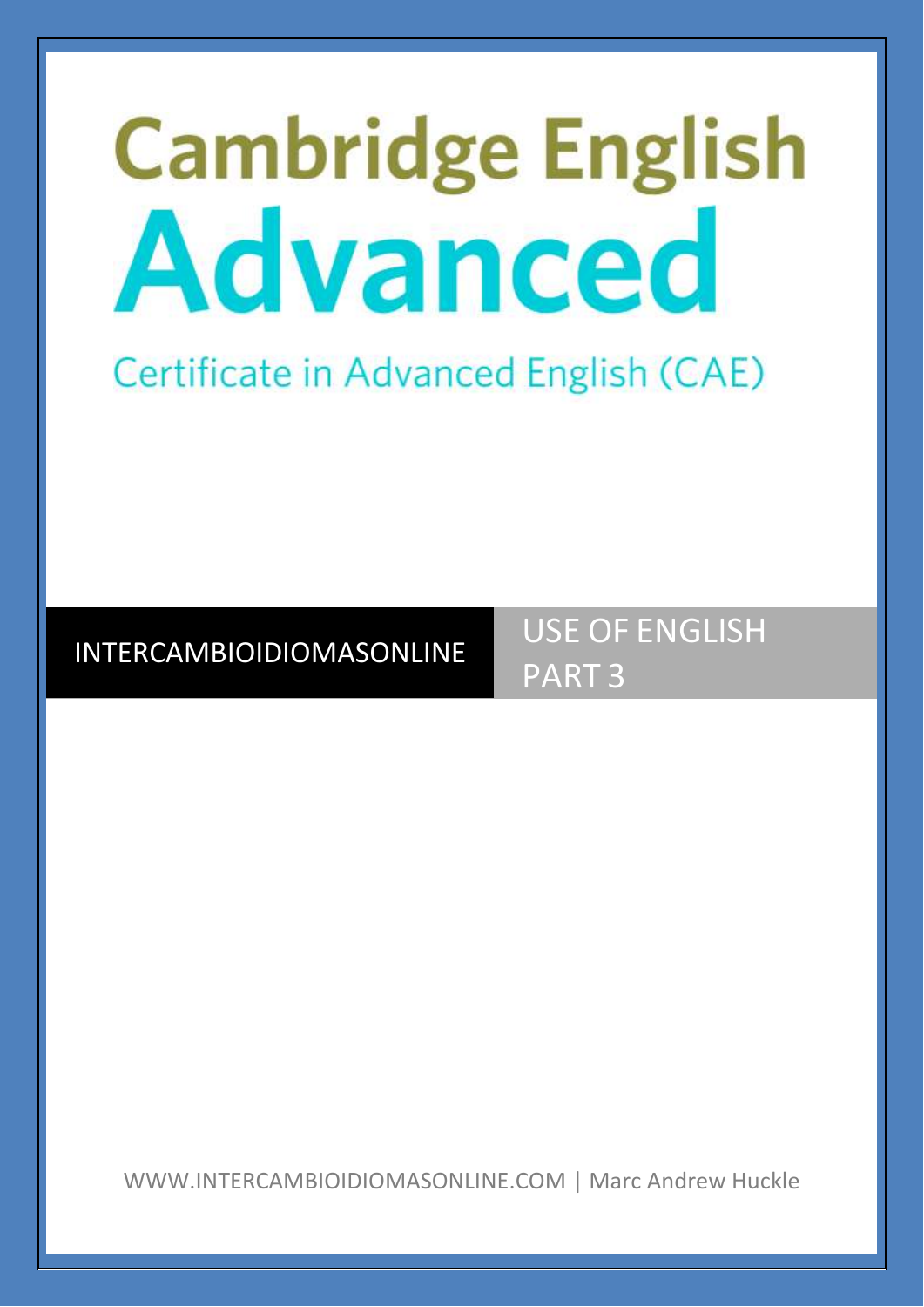# **CONTENTS**

| 1. Introduction to word formation | Page 3     |
|-----------------------------------|------------|
| 2. Prefix and suffix              | Page $4-5$ |
| 3. Word lists                     | Page 6-25  |
| 4. Example exercises              | Page 26-32 |
| 5. Full online courses            | Page 33    |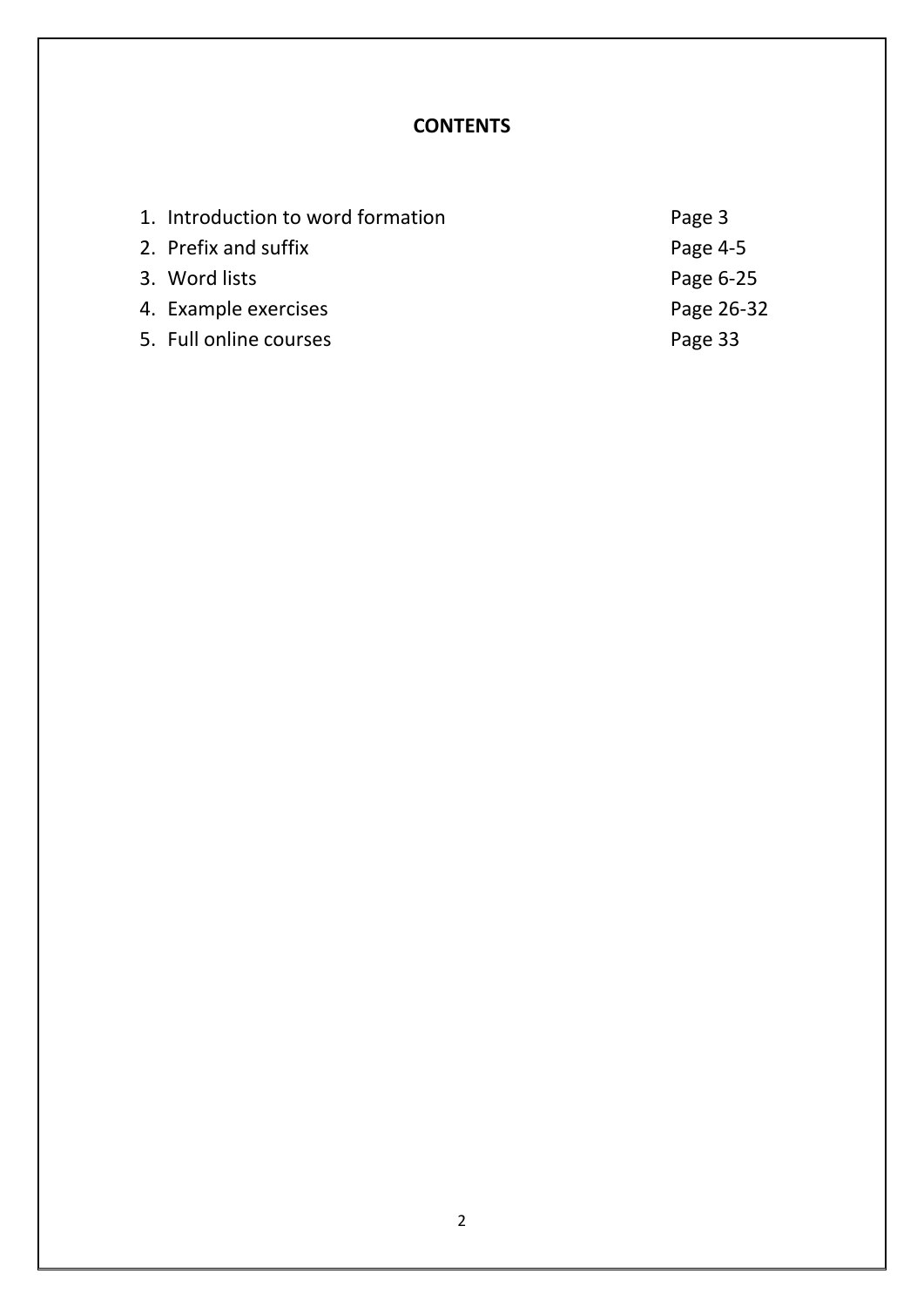# **WORD FORMATION**

## Use of English Exam PART 3

### Part 3: word formation

In this part of the exam you need to complete the text by using the root form (basic form) of the word. You need to conjugate the word by adding its prefix or suffix to make sure that it fits into the text and that it makes sense. The idea is to look around the gap and to think of the word class (noun, verb, and adverb, adjective), decide if it is affirmative or negative and then later think of the grammar. If it is a verb, which tense? If it is a noun, is it singular or plural?

## STEPS TO SUCCESS:

- 1. Know what type of word you are provided with (if it is a verb, noun, adjective or adverb)
- 2. Know how to adapt the word and change its word type
- 3. Recognise if it is affirmative or negative from the context
- 4. If it is a noun, know when you need a singular or plural form

The best way to improve this part of the exam is to create word lists (see word lists below) and review the different forms of each word. These are the high frequency words from the Advanced Exam. Secondly, you must read a lot. This will help you to recognise word patterns and collocations that indicate the type of word you will need.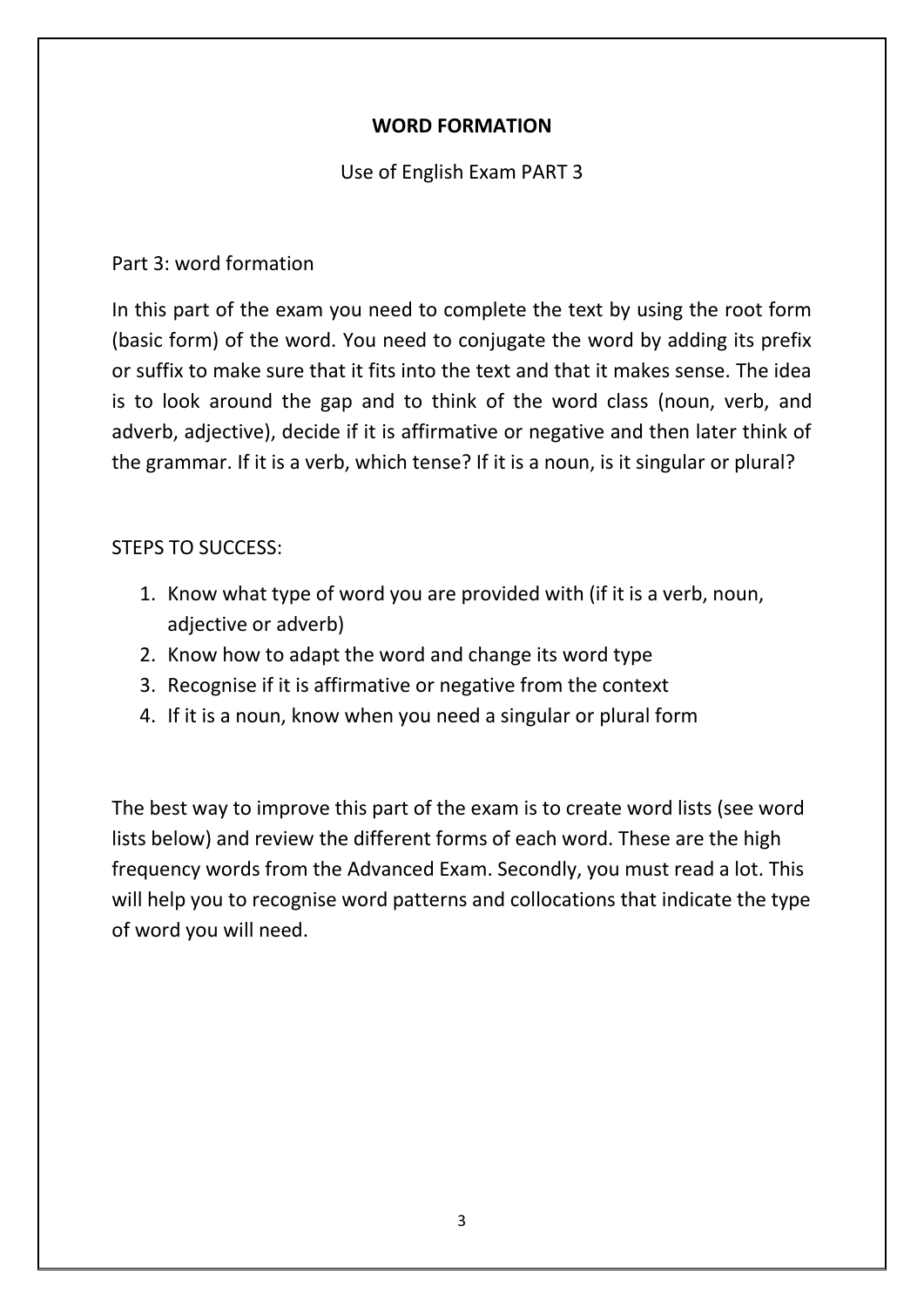# **Prefixes and suffixes**

| <b>Prefix</b>       | <b>Meaning</b>   | <b>Example</b>                            |
|---------------------|------------------|-------------------------------------------|
| Anti-               | against          | antifreeze                                |
| de-                 | opposite         | deter, decode                             |
| en-, em-            | cause            | encode, embark                            |
| fore-               | before           | forecast, foresake                        |
| in-, im-            | in               | inept, improbable                         |
| inter-              | between          | interact, interchange                     |
| mid-                | middle           | midway, midday                            |
| mis-                | wrongly          | misunderstand, misspell                   |
| non-                | not              | nonsense                                  |
| dis-*               | not, opposite of | disable, dispend                          |
| in-, im-, il-, ir-* | not              | injustice, impossible, illegal, irregular |
| $un-*$              | not              | unkind, unfriendly                        |
| over-               | over, more       | overlook, overtake                        |
| pre-                | before           | prefix, prequel                           |
| re-*                | again            | rewind, return                            |
| semi-               | half             | semicircle                                |
| sub-                | under            | substandard, substitute                   |
| super-              | above            | superstar                                 |
| trans-              | across           | transport                                 |
| under-              | under            | underestimate, underachieve               |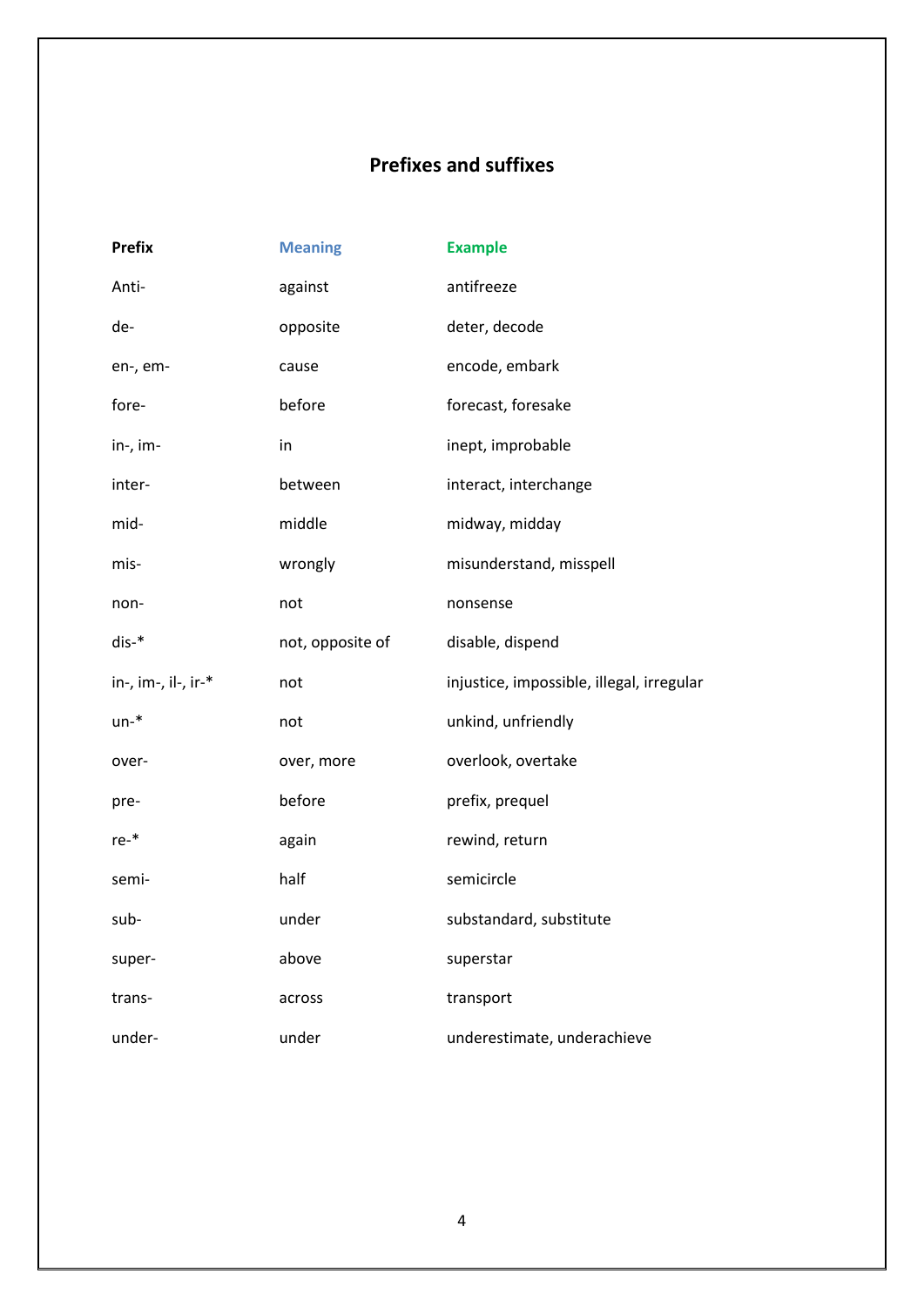| <b>Suffix</b>           | <b>Meaning</b>         | <b>Examples</b>                     |
|-------------------------|------------------------|-------------------------------------|
| -able, -ible            | can be done            | profitable, comfortable, impossible |
| -al, -ial               | having                 | professional, personal              |
| $-ed*$                  | past-tense verbs       | robbed, hopped                      |
| -en                     | made of                | wooden                              |
| -er                     | comparative            | faster, higher                      |
| -er                     | someone who does       | worker, teacher                     |
| -est                    | superlative            | biggest                             |
| -ful                    | full of                | successful, careful                 |
| -ic                     | possessing a quality   | linguistic                          |
| -ing*                   | present participle     | running                             |
| -ion, -tion,            | act, process           | collaboration, occasion, attraction |
| -ation, ition -ity, -ty | state of               | situation, tuition, infinity        |
| -ive, -ative, -itive    | adjective              | sensitive                           |
| -less                   | without                | careless, fearless                  |
| $-1y^*$                 | characteristic of      | quickly, slowly                     |
| -ment                   | action or process      | enjoyment                           |
| -ness                   | state of, condition of | tiredness, kindness                 |
| -ous, -eous, -ious      | possessing the         | adventurous, conscientious, joyous  |
| $-5, -es*$              | plural                 | books, boxes                        |
| -y                      | characterized by       | simply, happy                       |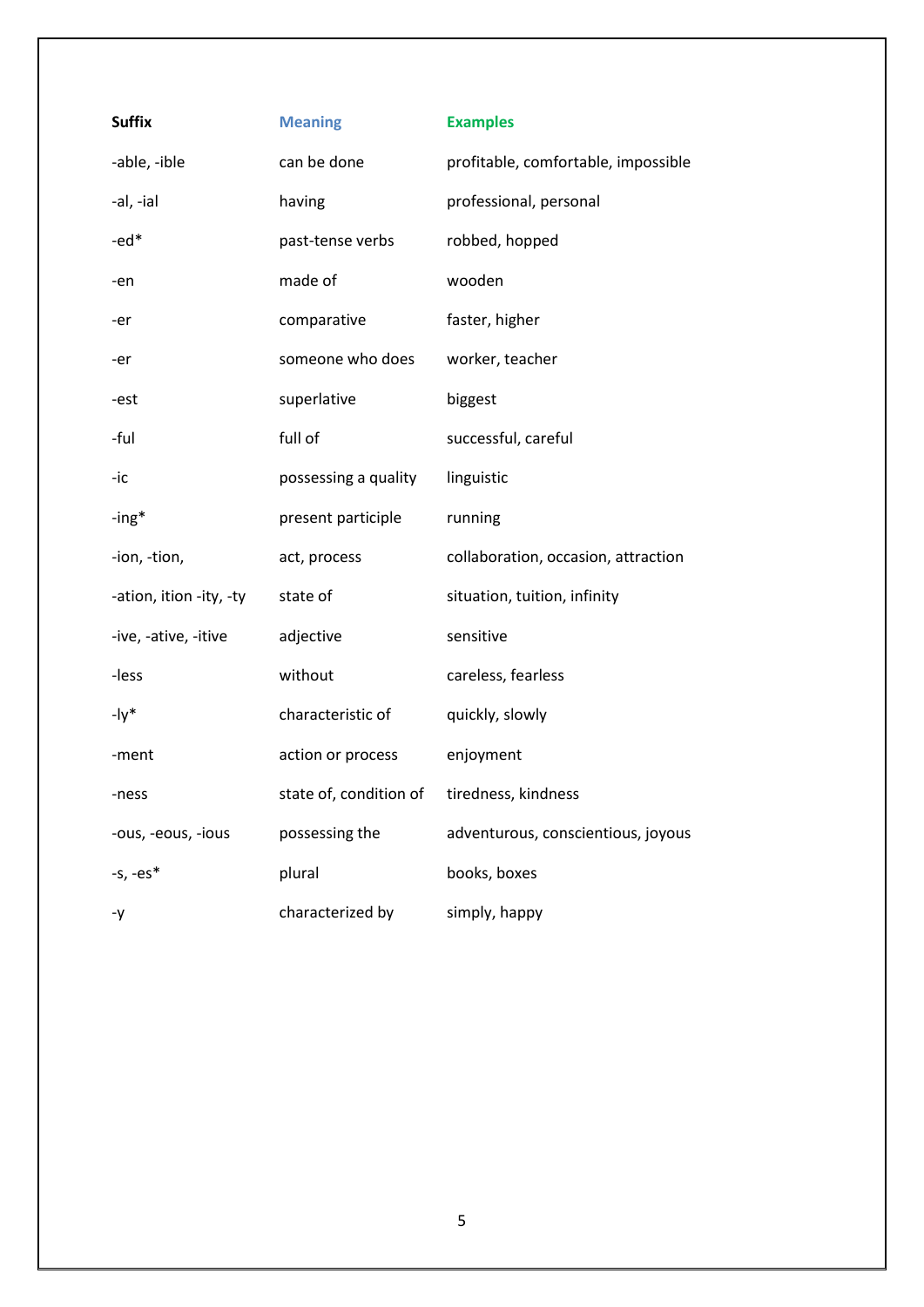# **Word lists**

*Modify the different prefixes or suffixes of the words to make all of their variations* Example: Use – useful, useless, used, reuse, misuse, underuse, overuse, usage, usefully, uselessly

| <b>ROOT</b>      | <b>VERB</b> | <b>NOUN</b> | <b>ADJECTIVE</b> | <b>ADVERB</b> |
|------------------|-------------|-------------|------------------|---------------|
| PEACE            |             |             |                  |               |
| SEARCH           |             |             |                  |               |
| <b>TRUE</b>      |             |             |                  |               |
| <b>RELATION</b>  |             |             |                  |               |
| SUIT             |             |             |                  |               |
| ABSENT           |             |             |                  |               |
| APPROPRIATE      |             |             |                  |               |
| <b>FORTUNATE</b> |             |             |                  |               |
| EASY             |             |             |                  |               |
| CREDIBLE         |             |             |                  |               |
| <b>DESCRIBE</b>  |             |             |                  |               |
| <b>IMPRESS</b>   |             |             |                  |               |
|                  |             |             |                  |               |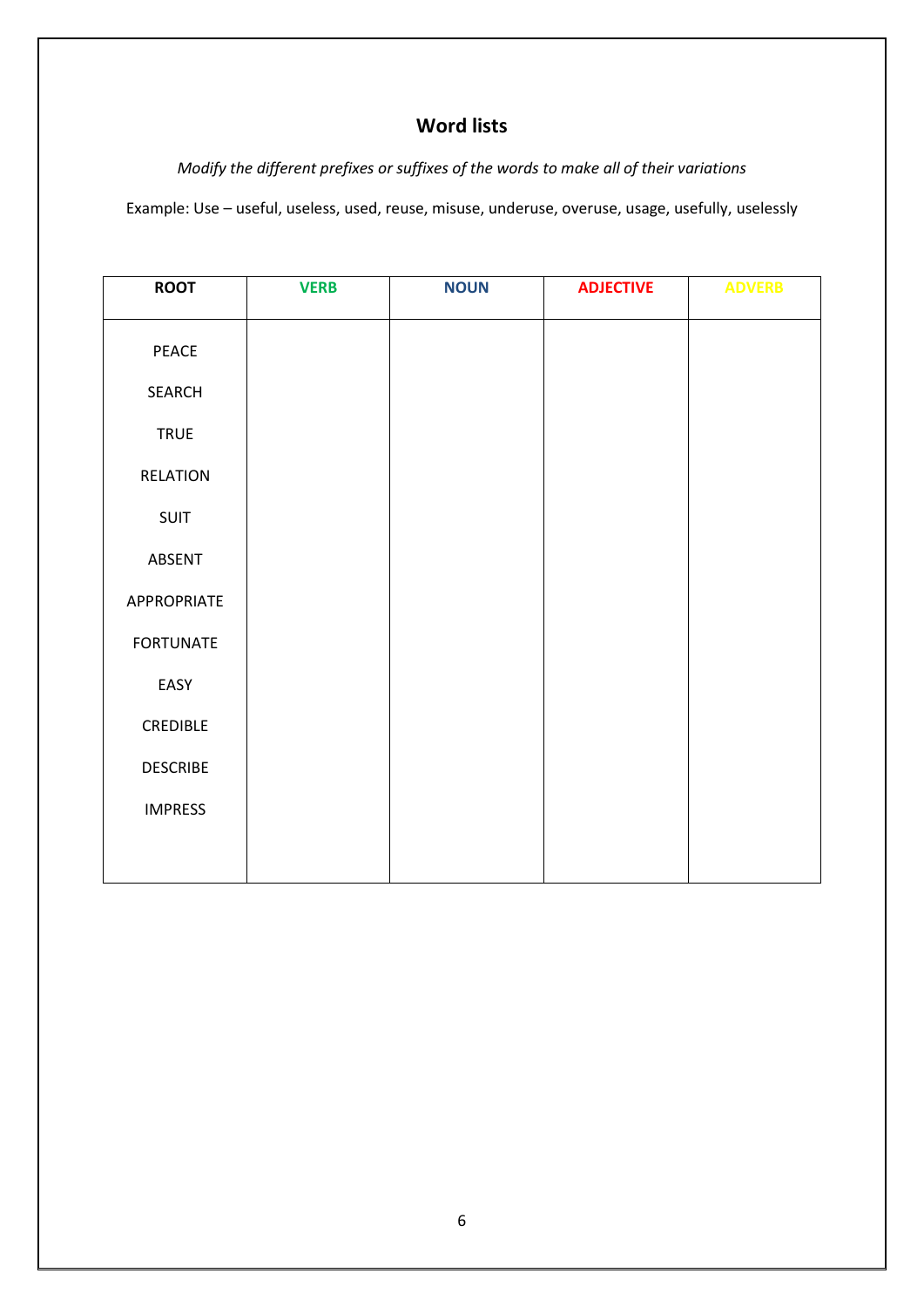| <b>ROOT</b>                        | <b>VERB</b> | <b>NOUN</b> | <b>ADJECTIVE</b> | <b>ADVERB</b> |
|------------------------------------|-------------|-------------|------------------|---------------|
| SURROUND                           |             |             |                  |               |
| FAR                                |             |             |                  |               |
| <b>DIFFICULT</b>                   |             |             |                  |               |
| <b>BEGIN</b>                       |             |             |                  |               |
| DANGER                             |             |             |                  |               |
| SPEND                              |             |             |                  |               |
| CREATIVE                           |             |             |                  |               |
| <b>SUPPORT</b>                     |             |             |                  |               |
| $\ensuremath{\mathsf{ILL}}\xspace$ |             |             |                  |               |
| <b>STATE</b>                       |             |             |                  |               |
| COMMON                             |             |             |                  |               |
| <b>TYPE</b>                        |             |             |                  |               |
|                                    |             |             |                  |               |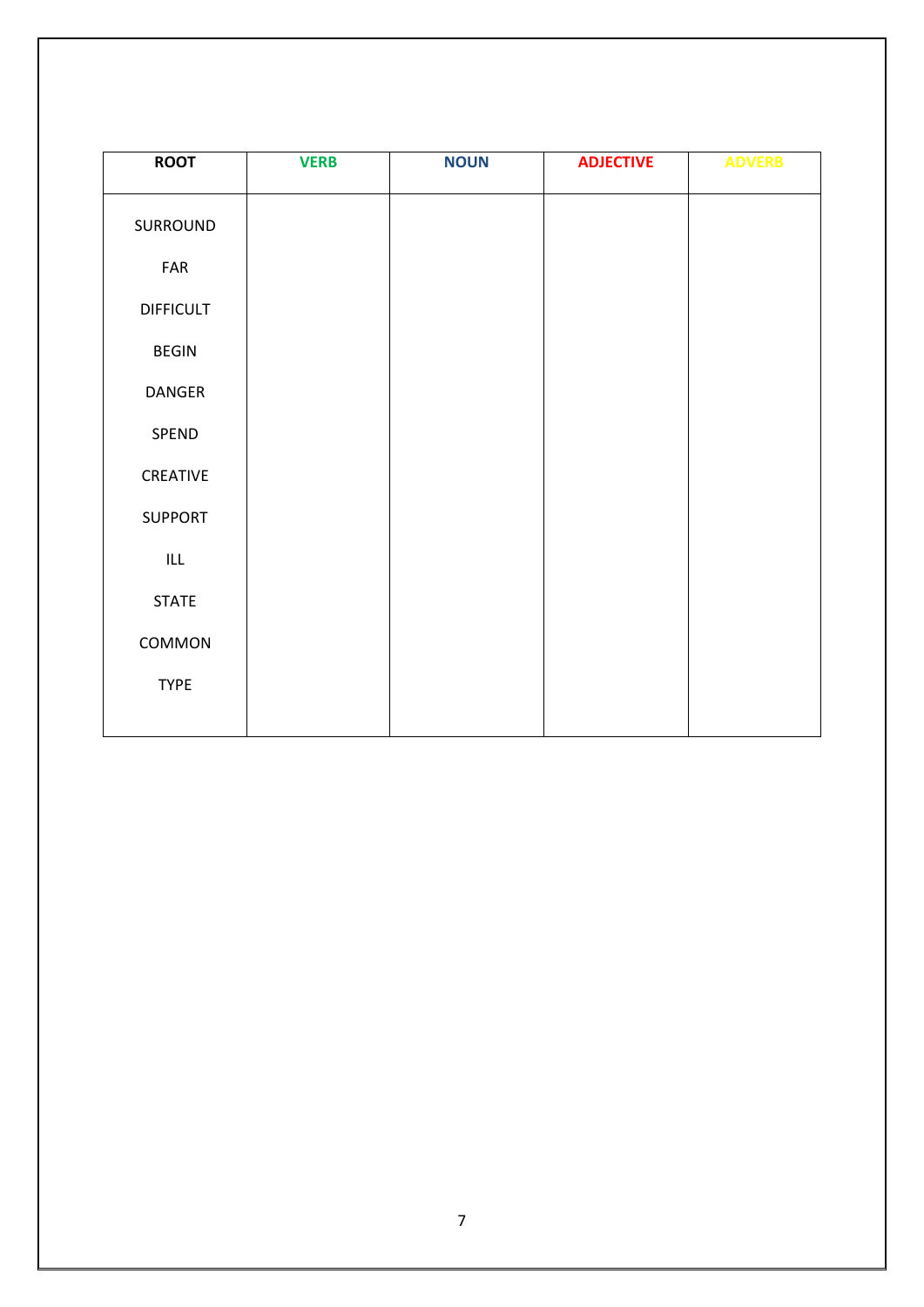| <b>ROOT</b>    | <b>VERB</b> | <b>NOUN</b> | <b>ADJECTIVE</b> | <b>ADVERB</b> |
|----------------|-------------|-------------|------------------|---------------|
|                |             |             |                  |               |
| KNOW           |             |             |                  |               |
| CHARGE         |             |             |                  |               |
| PLEASE         |             |             |                  |               |
| POPULAR        |             |             |                  |               |
| <b>BELIEVE</b> |             |             |                  |               |
| <b>HEALTH</b>  |             |             |                  |               |
| SATISFY        |             |             |                  |               |
| <b>SUCCESS</b> |             |             |                  |               |
| COVER          |             |             |                  |               |
| SOLVE          |             |             |                  |               |
| <b>IMPROVE</b> |             |             |                  |               |
| SCIENCE        |             |             |                  |               |
|                |             |             |                  |               |
|                |             |             |                  |               |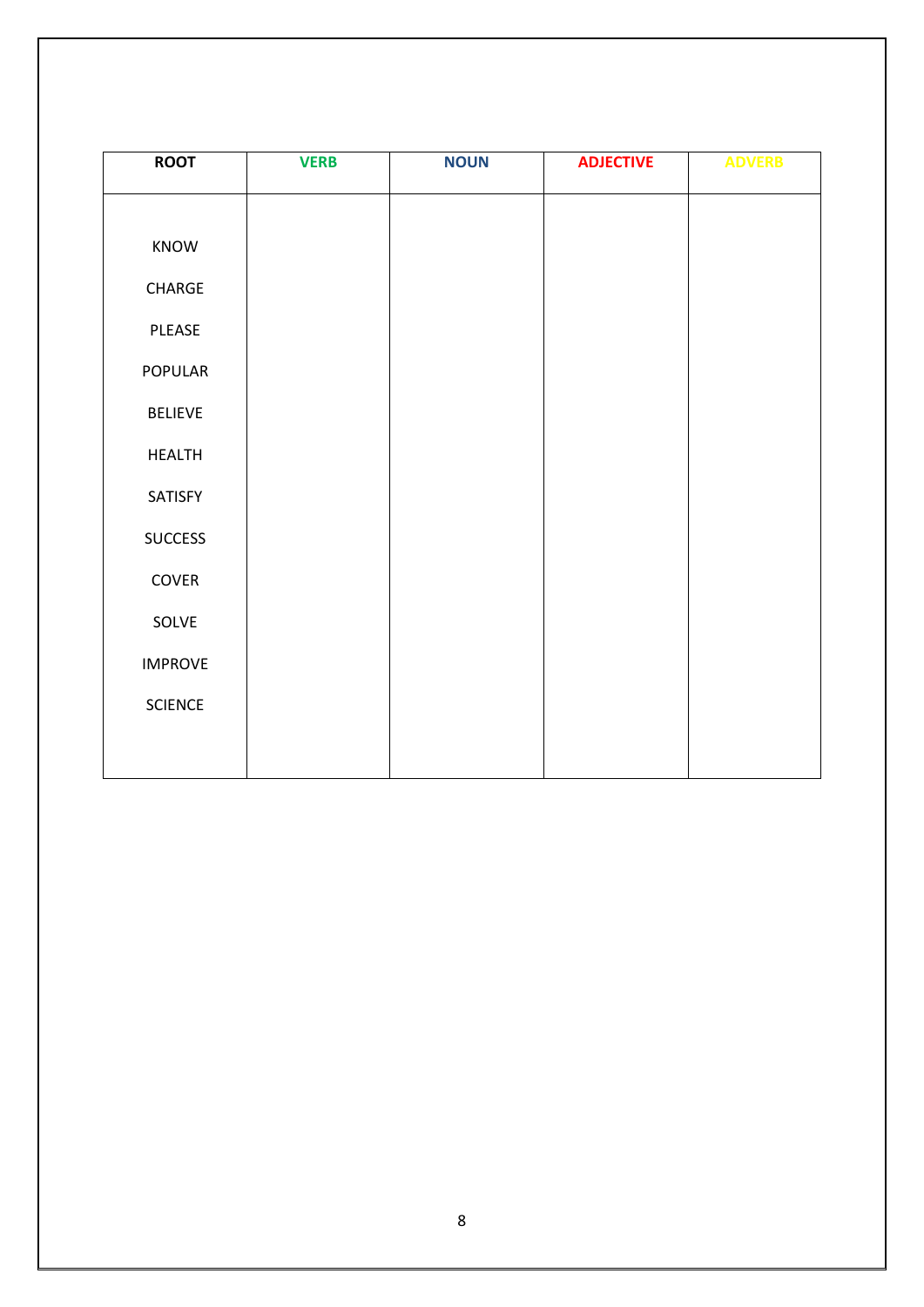| <b>ROOT</b>      | <b>VERB</b> | <b>NOUN</b> | <b>ADJECTIVE</b> | <b>ADVERB</b> |
|------------------|-------------|-------------|------------------|---------------|
|                  |             |             |                  |               |
| PERFORM          |             |             |                  |               |
| CERTAIN          |             |             |                  |               |
| <b>USE</b>       |             |             |                  |               |
| <b>CYCLE</b>     |             |             |                  |               |
| <b>FASCINATE</b> |             |             |                  |               |
| <b>DEPEND</b>    |             |             |                  |               |
| WHOLE            |             |             |                  |               |
| REMARK           |             |             |                  |               |
| <b>ATTRACT</b>   |             |             |                  |               |
| <b>DESIGN</b>    |             |             |                  |               |
| EXTREME          |             |             |                  |               |
| CHOOSE           |             |             |                  |               |
|                  |             |             |                  |               |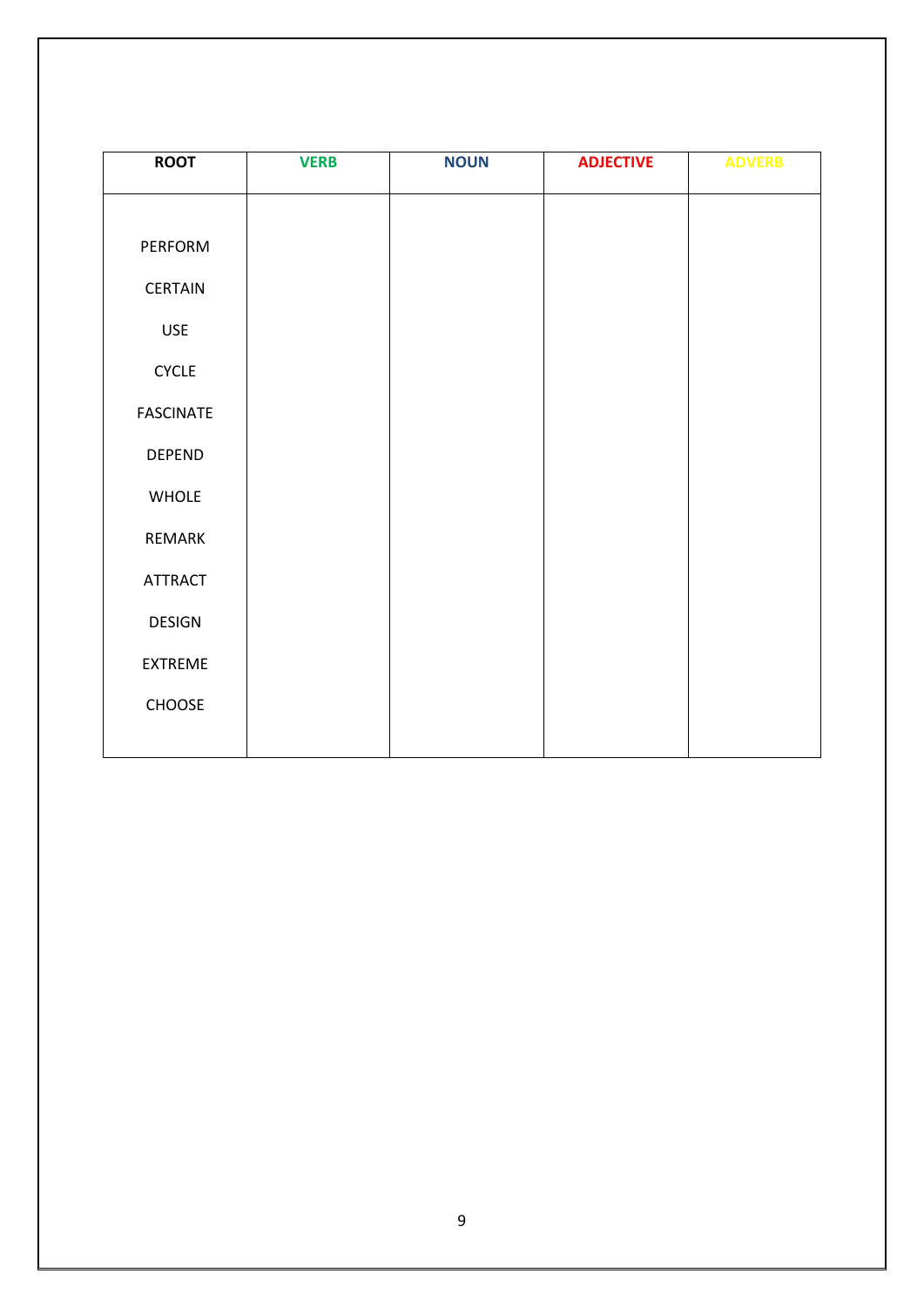| <b>ROOT</b>    | <b>VERB</b> | <b>NOUN</b> | <b>ADJECTIVE</b> | <b>ADVERB</b> |
|----------------|-------------|-------------|------------------|---------------|
|                |             |             |                  |               |
| <b>NATURE</b>  |             |             |                  |               |
| <b>BORE</b>    |             |             |                  |               |
| ABLE           |             |             |                  |               |
| MIX            |             |             |                  |               |
| FEED           |             |             |                  |               |
| <b>EMOTION</b> |             |             |                  |               |
| <b>INFORM</b>  |             |             |                  |               |
| RELAX          |             |             |                  |               |
| MOVE           |             |             |                  |               |
| <b>INSTANT</b> |             |             |                  |               |
| SURPRISE       |             |             |                  |               |
| <b>EXCITE</b>  |             |             |                  |               |
|                |             |             |                  |               |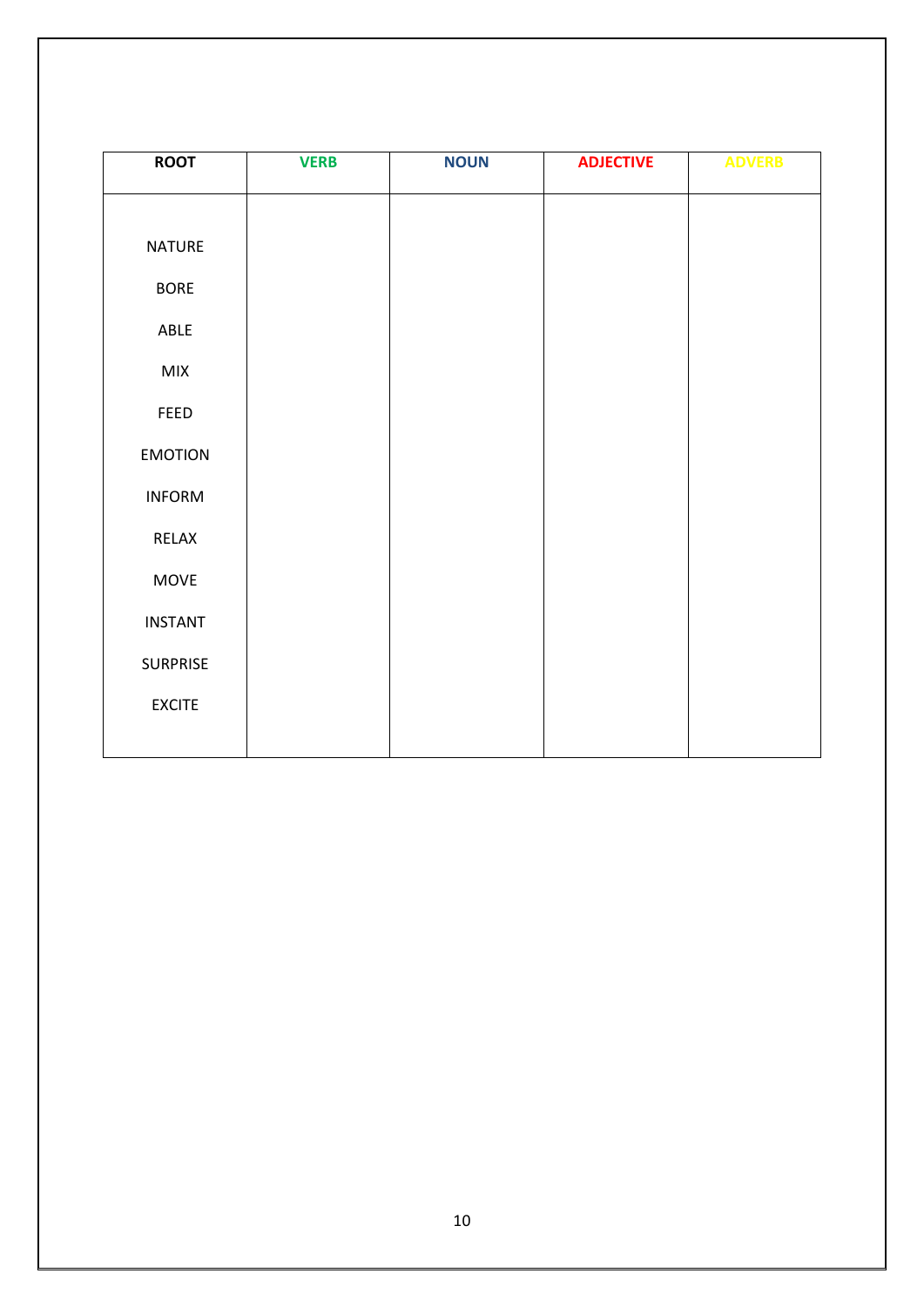| <b>ROOT</b>     | <b>VERB</b> | <b>NOUN</b> | <b>ADJECTIVE</b> | <b>ADVERB</b> |
|-----------------|-------------|-------------|------------------|---------------|
|                 |             |             |                  |               |
| <b>INTEREST</b> |             |             |                  |               |
| VARY            |             |             |                  |               |
| PERFECT         |             |             |                  |               |
| <b>DECIDE</b>   |             |             |                  |               |
| <b>REFUSE</b>   |             |             |                  |               |
| ORIGIN          |             |             |                  |               |
| <b>EXCEPT</b>   |             |             |                  |               |
| <b>EXPECT</b>   |             |             |                  |               |
| GROW            |             |             |                  |               |
| <b>SURE</b>     |             |             |                  |               |
| <b>ENJOY</b>    |             |             |                  |               |
| <b>POSSIBLE</b> |             |             |                  |               |
|                 |             |             |                  |               |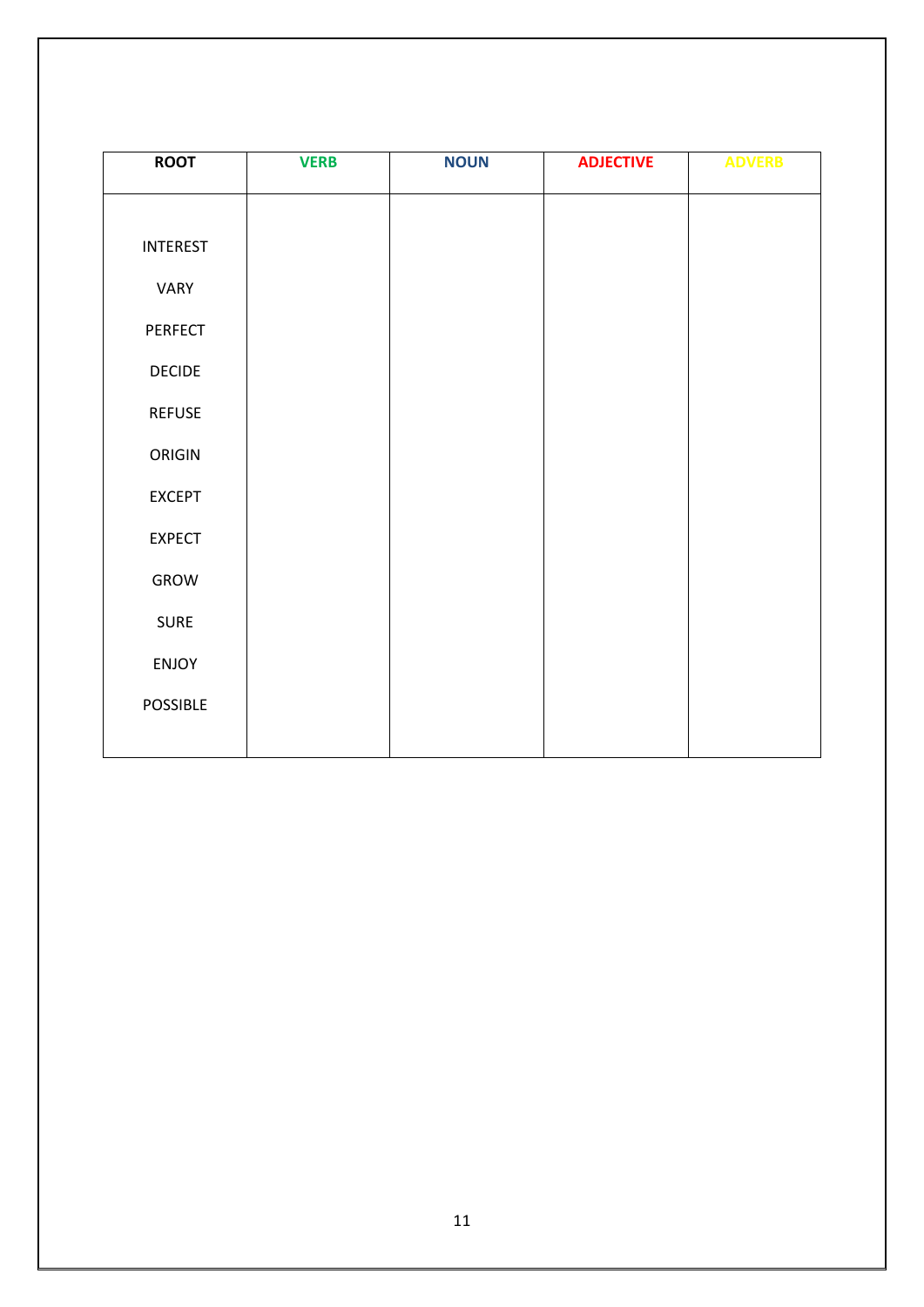| <b>ROOT</b>     | <b>VERB</b> | <b>NOUN</b> | <b>ADJECTIVE</b> | <b>ADVERB</b> |
|-----------------|-------------|-------------|------------------|---------------|
|                 |             |             |                  |               |
| RELY            |             |             |                  |               |
| <b>INVENT</b>   |             |             |                  |               |
| <b>ACCURATE</b> |             |             |                  |               |
| MEASURE         |             |             |                  |               |
| <b>IMPORT</b>   |             |             |                  |               |
| LONG            |             |             |                  |               |
| <b>FOUND</b>    |             |             |                  |               |
| <b>EXIST</b>    |             |             |                  |               |
| <b>EQUIP</b>    |             |             |                  |               |
| COLLECT         |             |             |                  |               |
| <b>ASSIST</b>   |             |             |                  |               |
| RESPONSIBLE     |             |             |                  |               |
|                 |             |             |                  |               |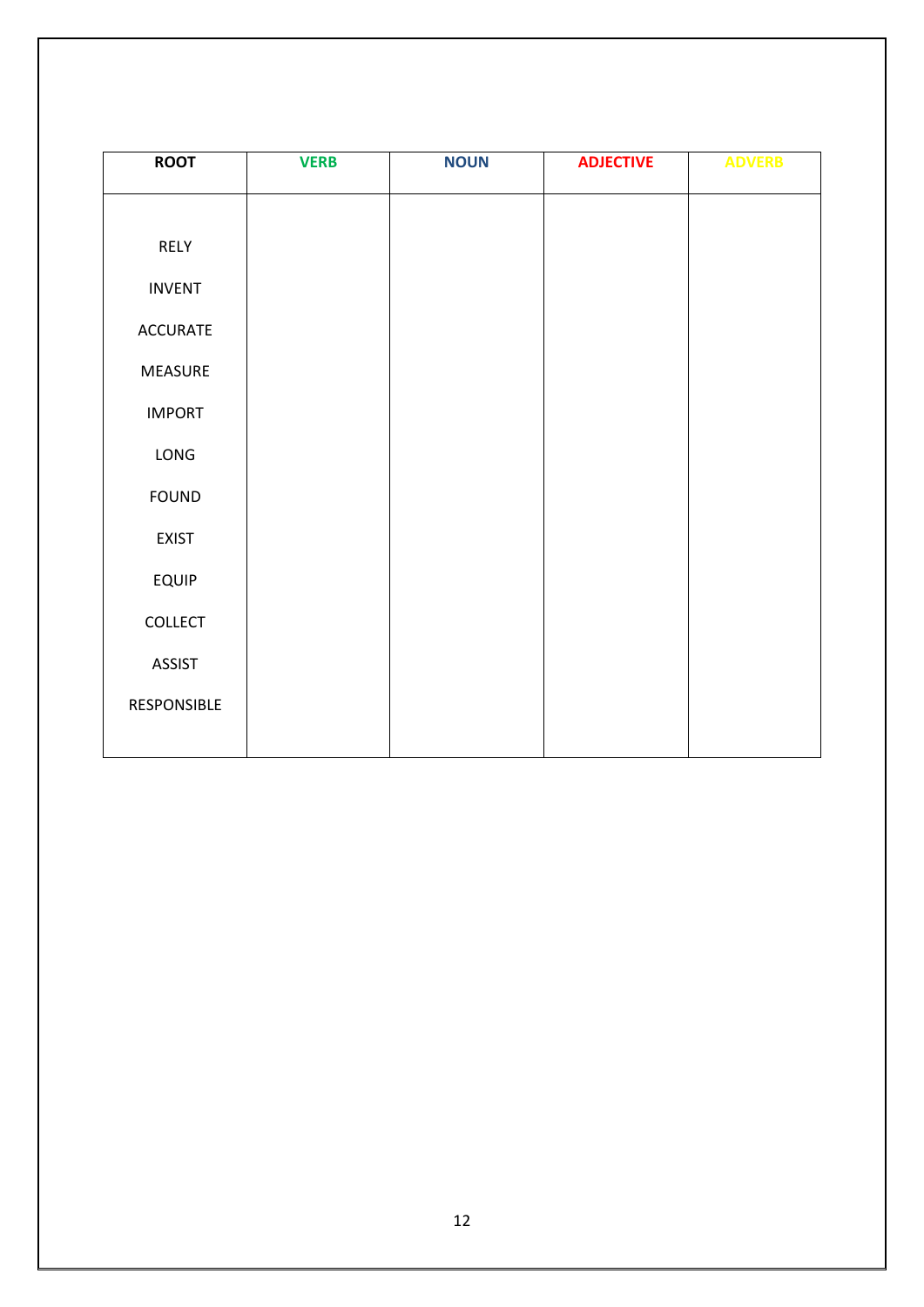| <b>ROOT</b>      | <b>VERB</b> | <b>NOUN</b> | <b>ADJECTIVE</b> | <b>ADVERB</b> |
|------------------|-------------|-------------|------------------|---------------|
|                  |             |             |                  |               |
| <b>CONFIDE</b>   |             |             |                  |               |
| RESIDENT         |             |             |                  |               |
| <b>DEVELOP</b>   |             |             |                  |               |
| <b>FORTUNATE</b> |             |             |                  |               |
| <b>SURVIVE</b>   |             |             |                  |               |
| SOCIABLE         |             |             |                  |               |
| <b>MEAN</b>      |             |             |                  |               |
| <b>TOLERANT</b>  |             |             |                  |               |
| SENSITIVE        |             |             |                  |               |
| <b>POLITE</b>    |             |             |                  |               |
| SENSIBLE         |             |             |                  |               |
| <b>DECISIVE</b>  |             |             |                  |               |
|                  |             |             |                  |               |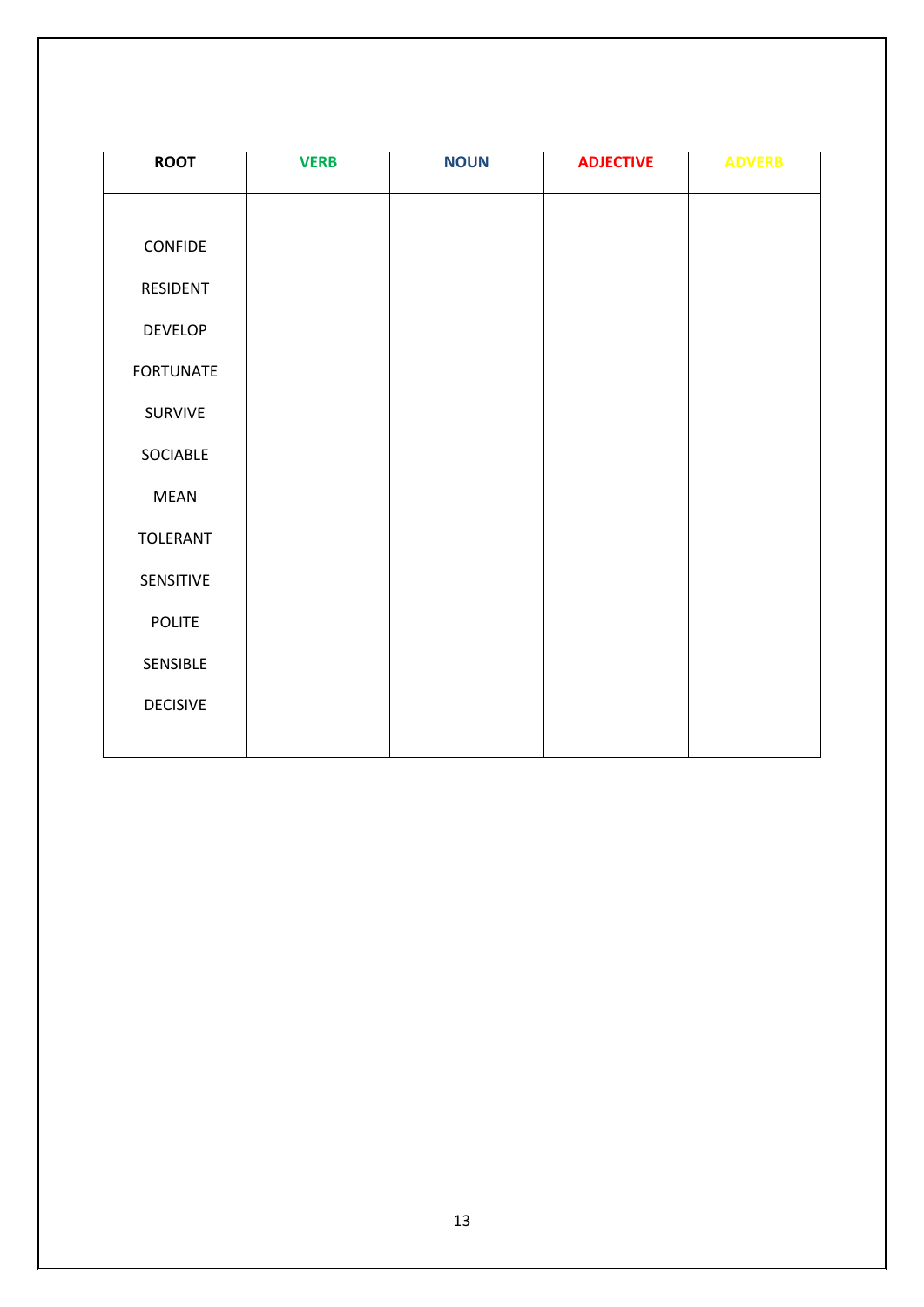| <b>ROOT</b>    | <b>VERB</b> | <b>NOUN</b> | <b>ADJECTIVE</b> | <b>ADVERB</b> |
|----------------|-------------|-------------|------------------|---------------|
|                |             |             |                  |               |
| <b>MATURE</b>  |             |             |                  |               |
| PRACTICAL      |             |             |                  |               |
| SINCERE        |             |             |                  |               |
| <b>PATIENT</b> |             |             |                  |               |
| RELIABLE       |             |             |                  |               |
| FREQUENT       |             |             |                  |               |
| <b>NUMBER</b>  |             |             |                  |               |
| <b>USUAL</b>   |             |             |                  |               |
| <b>DISTANT</b> |             |             |                  |               |
| <b>IMPRESS</b> |             |             |                  |               |
| APPEAR         |             |             |                  |               |
| <b>EXPENSE</b> |             |             |                  |               |
|                |             |             |                  |               |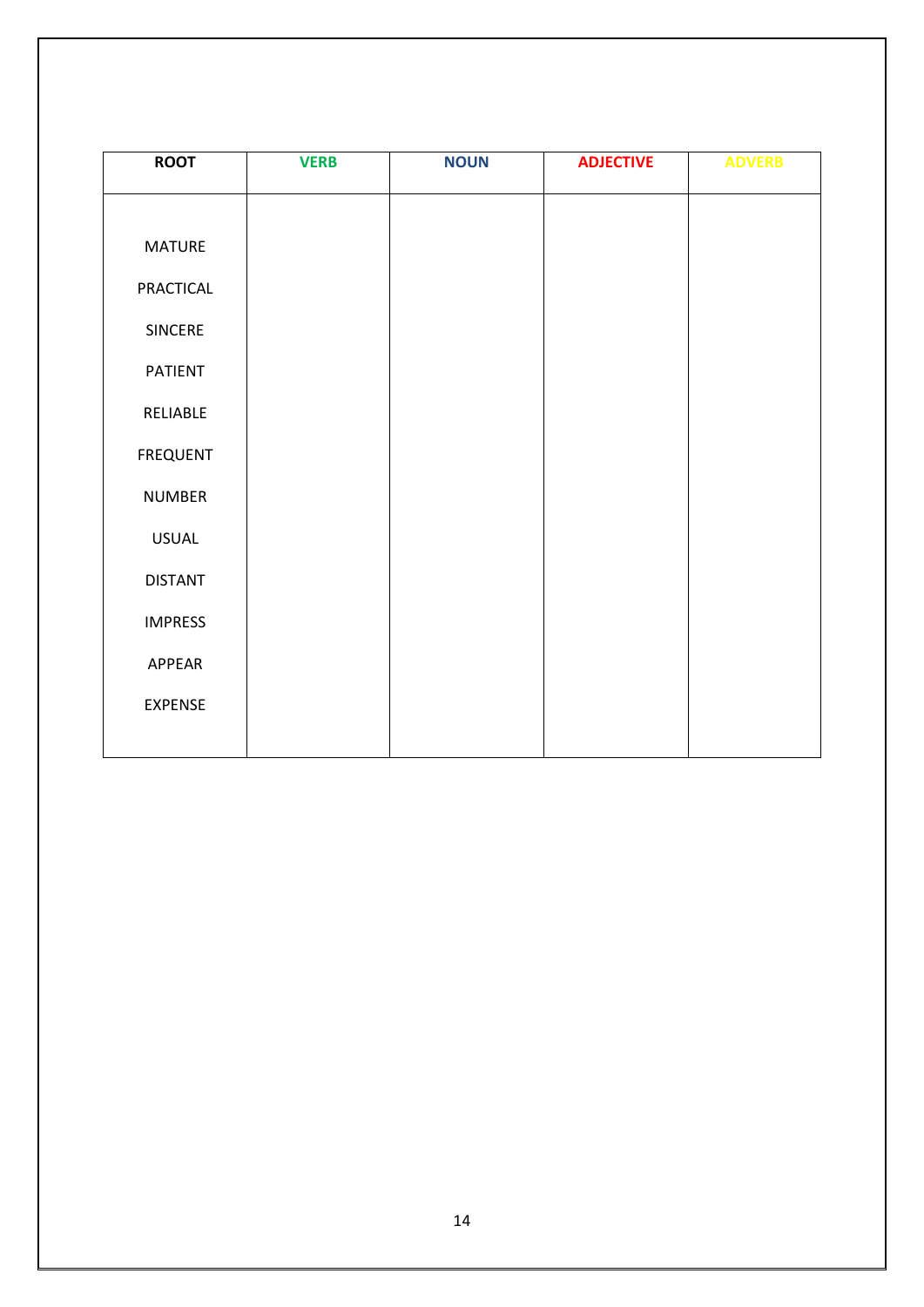| <b>ROOT</b>    | <b>VERB</b> | <b>NOUN</b> | <b>ADJECTIVE</b> | <b>ADVERB</b> |
|----------------|-------------|-------------|------------------|---------------|
|                |             |             |                  |               |
| SIGNIFY        |             |             |                  |               |
| <b>COMBINE</b> |             |             |                  |               |
| <b>PROVE</b>   |             |             |                  |               |
| REGARD         |             |             |                  |               |
| <b>REGRET</b>  |             |             |                  |               |
| <b>TALK</b>    |             |             |                  |               |
| <b>PRODUCT</b> |             |             |                  |               |
| ADVANTAGE      |             |             |                  |               |
| ADD            |             |             |                  |               |
| <b>PRESS</b>   |             |             |                  |               |
| <b>MEMORY</b>  |             |             |                  |               |
| SUGGEST        |             |             |                  |               |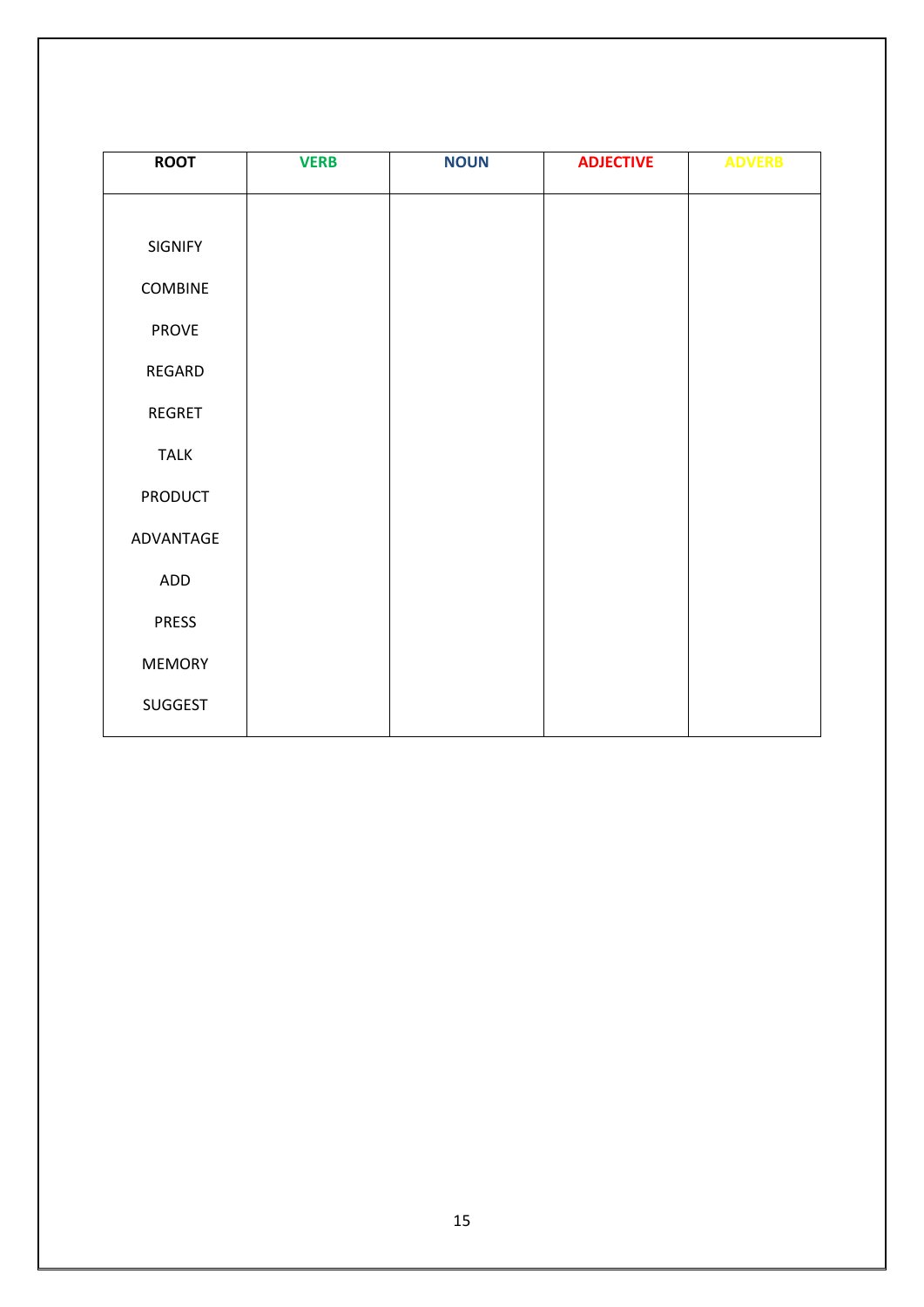| <b>ROOT</b>        | <b>VERB</b>              | <b>NOUN</b>     | <b>ADJECTIVE</b>         | <b>ADVERB</b> |
|--------------------|--------------------------|-----------------|--------------------------|---------------|
| <b>PEACE</b>       |                          | Peace           | Peaceful                 | Peacefully    |
| <b>SEARCH</b>      | Search                   | Search          | $\overline{\phantom{a}}$ |               |
| <b>TRUE</b>        | $\overline{\phantom{a}}$ | Truth           | Truthful                 | Truthfully    |
| <b>RELATION</b>    | $\overline{\phantom{a}}$ | Relationship    | (un)Related              |               |
| <b>SUIT</b>        | Suit                     | Suit            | (un)Suitable             | Suitably      |
| <b>ABSENT</b>      | $\overline{\phantom{a}}$ | Absence         | Absent                   | Absently      |
| <b>APPROPRIATE</b> | Appropriate              | Appropriateness | (in)Appropriate          | Appropriately |
| <b>FORTUNATE</b>   | $\overline{\phantom{a}}$ | Fortune         | (un)fortunate            | Fortunately   |
| EASY               | Ease                     | Ease            | (un)Easy                 | Easily        |
| <b>CREDIBLE</b>    | $\overline{\phantom{a}}$ | Credibility     | (in)credible             | Credibly      |
| <b>DESCRIBE</b>    | Describe                 | Description     | $\overline{\phantom{0}}$ |               |
| <b>IMPRESS</b>     | impress                  | impression      | (un)impressed            | impressively  |
|                    |                          |                 |                          |               |
|                    |                          |                 |                          |               |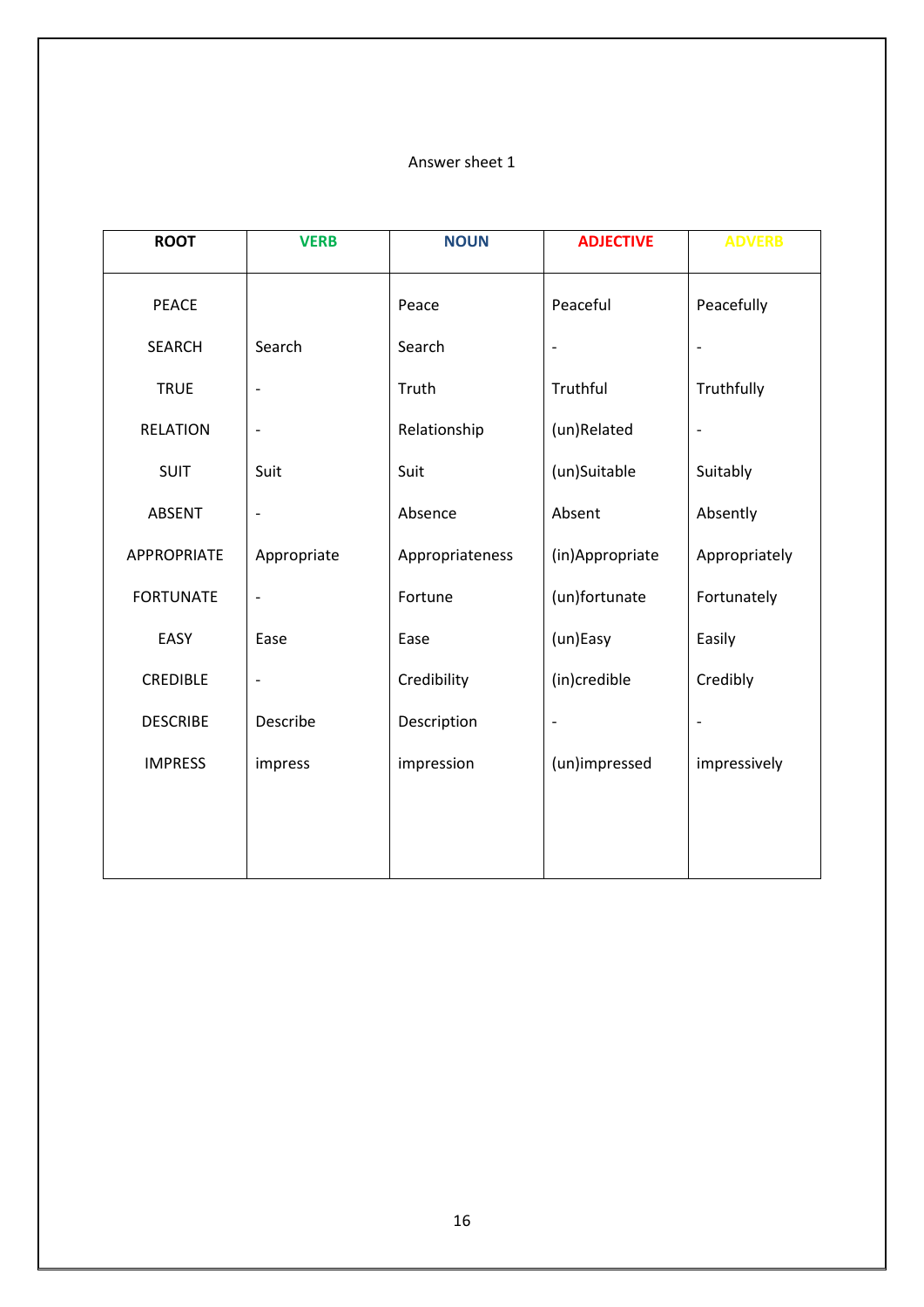| <b>ROOT</b>      | <b>VERB</b>              | <b>NOUN</b>      | <b>ADJECTIVE</b> | <b>ADVERB</b>            |
|------------------|--------------------------|------------------|------------------|--------------------------|
|                  |                          |                  |                  |                          |
| SURROUND         | surround                 | Surroundings     | Surrounded       |                          |
| FAR              | $\overline{\phantom{a}}$ |                  | Far, fa(u)rther  |                          |
| <b>DIFFICULT</b> | $\overline{\phantom{a}}$ | Difficulty (ies) | Difficult        | Difficultly              |
| <b>BEGIN</b>     | Begin                    | Beginning (s)    | Begun            | $\overline{\phantom{a}}$ |
| <b>DANGER</b>    | Endanger                 | Danger (s)       | Dangerous        | Dangerously              |
| SPEND            | Spend, overspend         | Expense (s)      | Expensive        | Expensively              |
| <b>CREATIVE</b>  | Create                   | Creativity       | Creative         | Creatively               |
| <b>SUPPORT</b>   | Support                  | Support          | Supportive       | Supportively             |
| <b>ILL</b>       | $\overline{\phantom{a}}$ | Illness          | III              |                          |
| <b>STATE</b>     | State, reinstate         | Statue, statute  |                  |                          |
| COMMON           | $\overline{\phantom{a}}$ | Commoner         | Common           |                          |
| <b>TYPE</b>      | Type, retype             | type             | <b>Typical</b>   | Typically                |
|                  |                          |                  |                  |                          |
|                  |                          |                  |                  |                          |
|                  |                          |                  |                  |                          |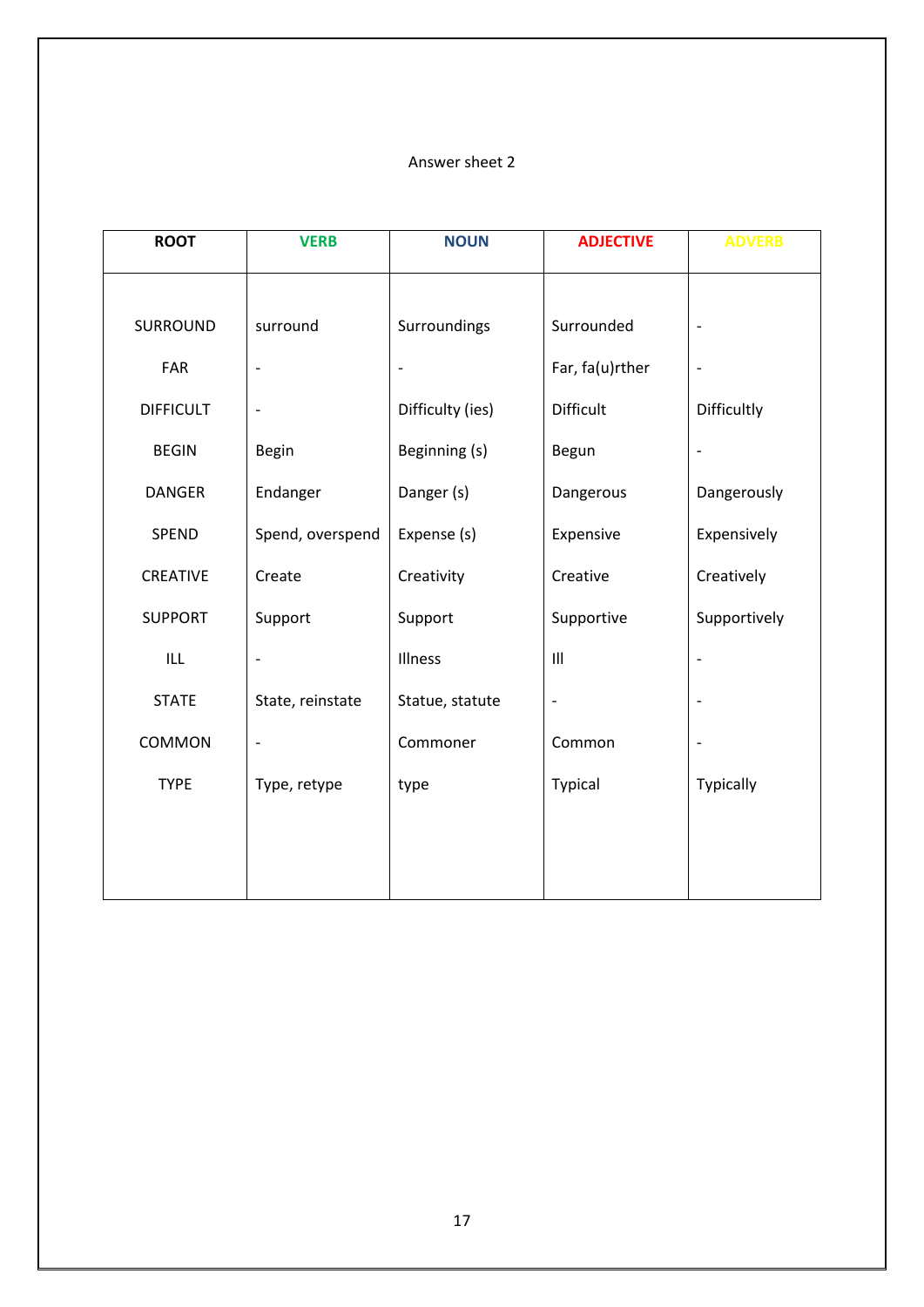| <b>ROOT</b>    | <b>VERB</b>           | <b>NOUN</b>        | <b>ADJECTIVE</b>  | <b>ADVERB</b>              |
|----------------|-----------------------|--------------------|-------------------|----------------------------|
|                |                       |                    |                   |                            |
| <b>KNOW</b>    | Know,                 | Knowledge          | Knowledgeable     | Knowledgeably              |
| <b>CHARGE</b>  | Charge, recharge      | Charger            | Charged           |                            |
| <b>PLEASE</b>  | Please                | Pleasure           | Pleasant, pleased | Pleasantly                 |
| <b>POPULAR</b> | Popularize            | Population         | (un)popular       | Popularly                  |
| <b>BELIEVE</b> | <b>Believe</b>        | Belief, believer   | (un)believable    | Believably                 |
| <b>HEALTH</b>  | $\blacksquare$        | Health             | (un)healthy       | Healthily                  |
| <b>SATISFY</b> | Satisfy               | Satisfaction       | (un)satisfied     | Satisfyingly               |
| <b>SUCCESS</b> | Succeed               | <b>Success</b>     | (un)successful    | Successfully               |
| <b>COVER</b>   | Cover, recover        | Cover, recovery    | Recovered         |                            |
| SOLVE          | Solve, resolves       | Solution           | (un)Solved        | Solvently                  |
| <b>IMPROVE</b> | Improve,<br>improvise | Improvement        | Improved          | Improvably,<br>improvingly |
| <b>SCIENCE</b> |                       | Science, scientist | Scientific        | Scientifically             |
|                |                       |                    |                   |                            |
|                |                       |                    |                   |                            |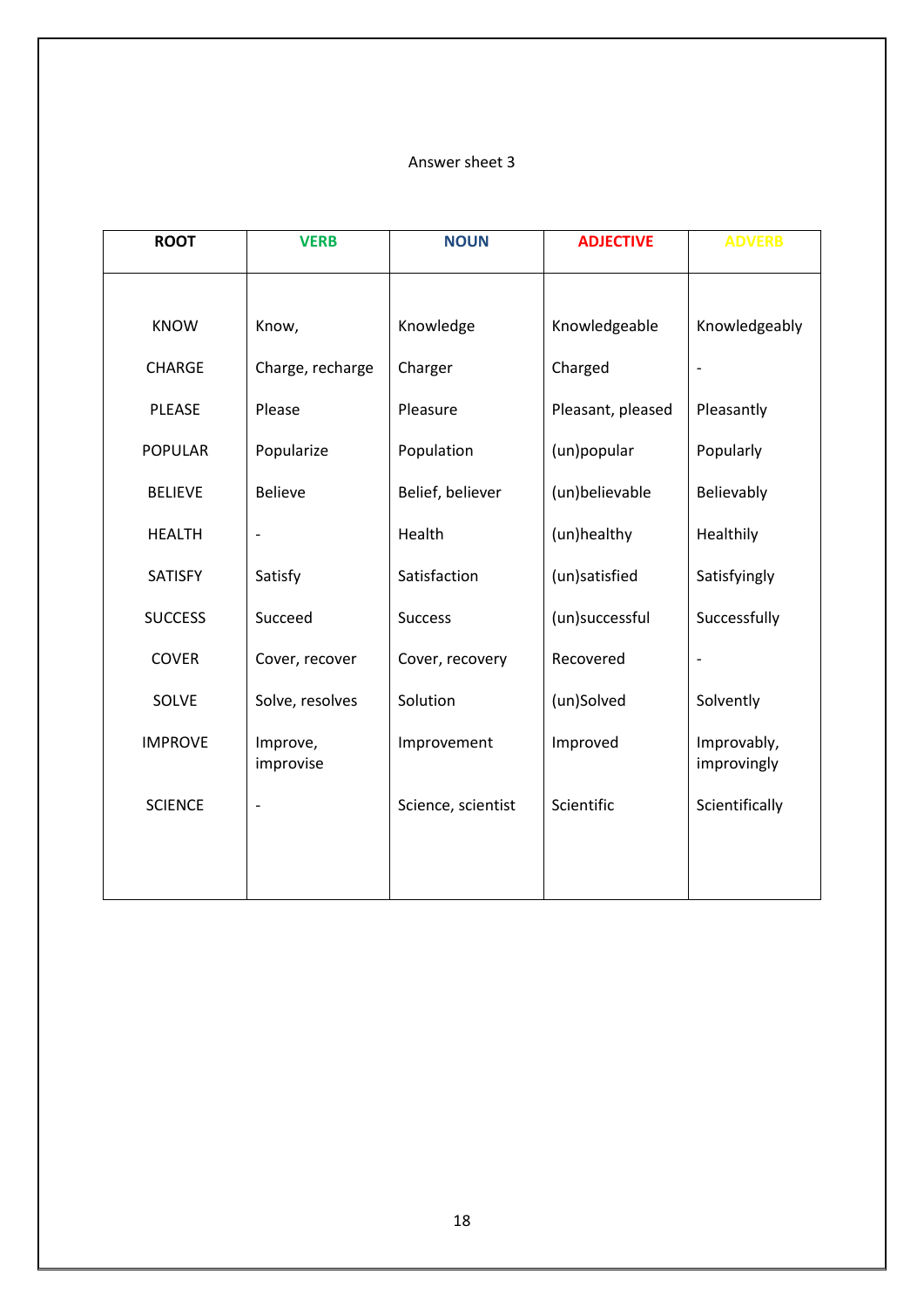| <b>ROOT</b>      | <b>VERB</b>                            | <b>NOUN</b>               | <b>ADJECTIVE</b>                                             | <b>ADVERB</b>          |
|------------------|----------------------------------------|---------------------------|--------------------------------------------------------------|------------------------|
| <b>PERFORM</b>   | Perform,<br>misperform,<br>overperform | Performer,<br>performance | Performable                                                  |                        |
| <b>CERTAIN</b>   | $\qquad \qquad \blacksquare$           | (un)Certainty             | (un)certain                                                  | Certainly              |
| <b>USE</b>       | Use, reuse,<br>overuse, misuse         | User, use, usage          | Used,<br>overused,<br>reused,<br>misused,<br>useless, useful | Usefully,<br>uselessly |
| <b>CYCLE</b>     | Cycle, recycle                         | Recycling                 | Recycled                                                     |                        |
| <b>FASCINATE</b> | Fascinate                              | Fascination               | Fascinated                                                   | $\overline{a}$         |
| <b>DEPEND</b>    | Depend                                 | Dependence                | Dependable                                                   | Dependably             |
| <b>WHOLE</b>     |                                        | Whole                     | Whole,<br>wholesome                                          |                        |
| <b>REMARK</b>    | Remark                                 | Remark                    | Remarkable                                                   | Remarkably             |
| <b>ATTRACT</b>   | Attract                                | Attraction                | (un)Attractive                                               | Attractively           |
| <b>DESIGN</b>    | Design                                 | Design, designer          | Designer                                                     | -                      |
| <b>EXTREME</b>   |                                        |                           | Extreme                                                      | Extremely              |
| <b>CHOOSE</b>    | Choose                                 | choice                    | Chosen                                                       | $\overline{a}$         |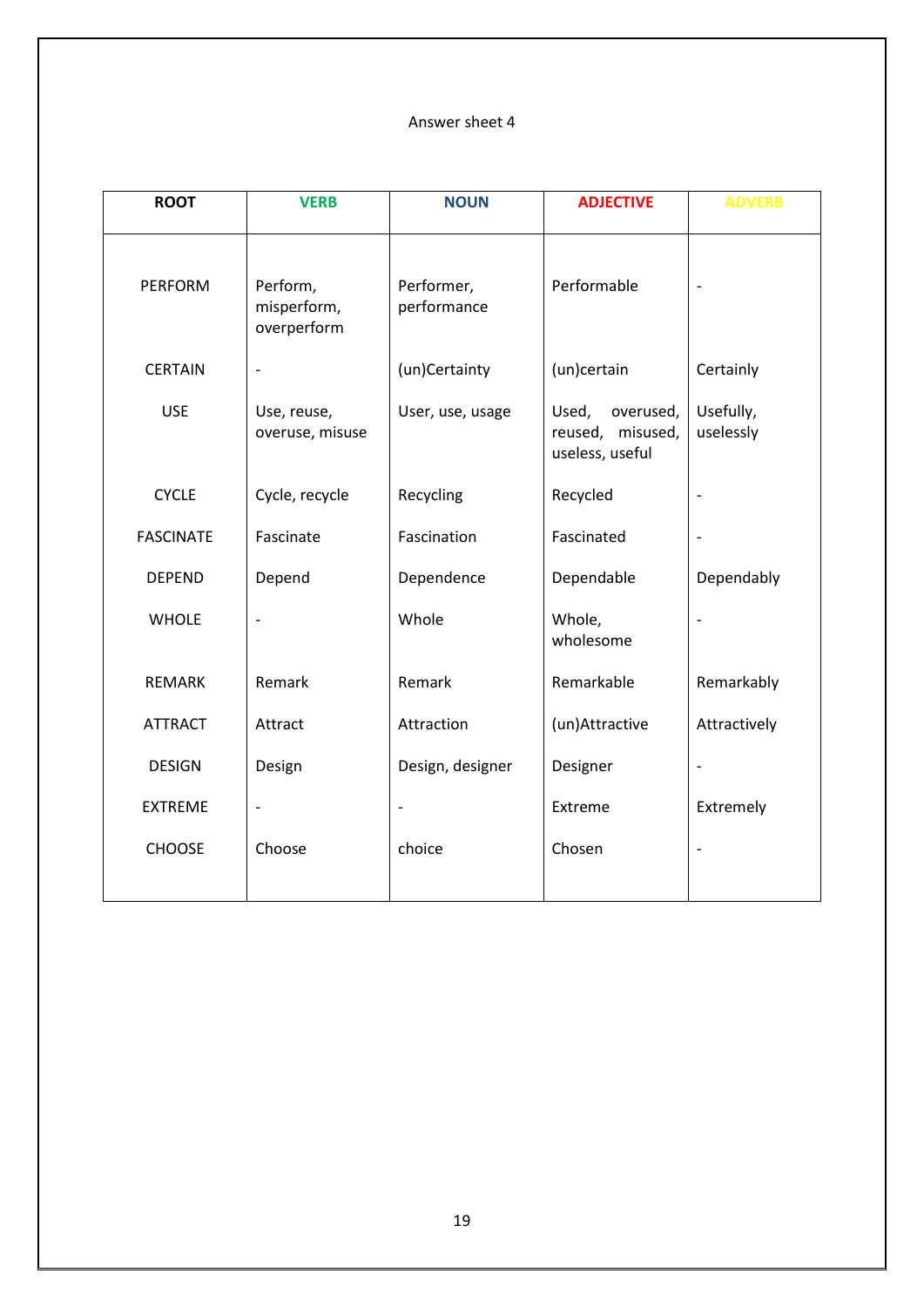| <b>ROOT</b>     | <b>VERB</b>                  | <b>NOUN</b>              | <b>ADJECTIVE</b>         | <b>ADVERB</b>            |
|-----------------|------------------------------|--------------------------|--------------------------|--------------------------|
| <b>NATURE</b>   | Naturalize                   | Nature                   | (un)natural              | Naturally                |
| <b>BORE</b>     | <b>Bore</b>                  | Boredom                  | Bored, boring            | <b>Boringly</b>          |
| ABLE            | $\qquad \qquad -$            | Ability                  | (un)able                 |                          |
| <b>MIX</b>      | Mix, remix                   | Mixture                  | Mixed                    | $\overline{a}$           |
| <b>FEED</b>     | Feed                         | $\overline{\phantom{m}}$ | Fed                      | $\overline{\phantom{a}}$ |
| <b>EMOTION</b>  | $\qquad \qquad \blacksquare$ | Emotion                  | Emotional                | Emotionally              |
| <b>INFORM</b>   | Inform,<br>misinform         | Information              | Informed,<br>informative | Informatively            |
| <b>RELAX</b>    | Relax                        | Relaxation               | Relaxed, relaxing        | Relaxingly               |
| <b>MOVE</b>     | Move, remove                 | Movement                 | Moved, removed           | -                        |
| <b>INSTANT</b>  | $\qquad \qquad \blacksquare$ | Instance                 | Instant                  | Instantly                |
| <b>SURPRISE</b> | Surprise                     | Surprise                 | Surprised,<br>surprising | Surprisingly             |
| <b>EXCITE</b>   | Excite                       | Excitement               | Excited, exciting        | excitingly               |
|                 |                              |                          |                          |                          |
|                 |                              |                          |                          |                          |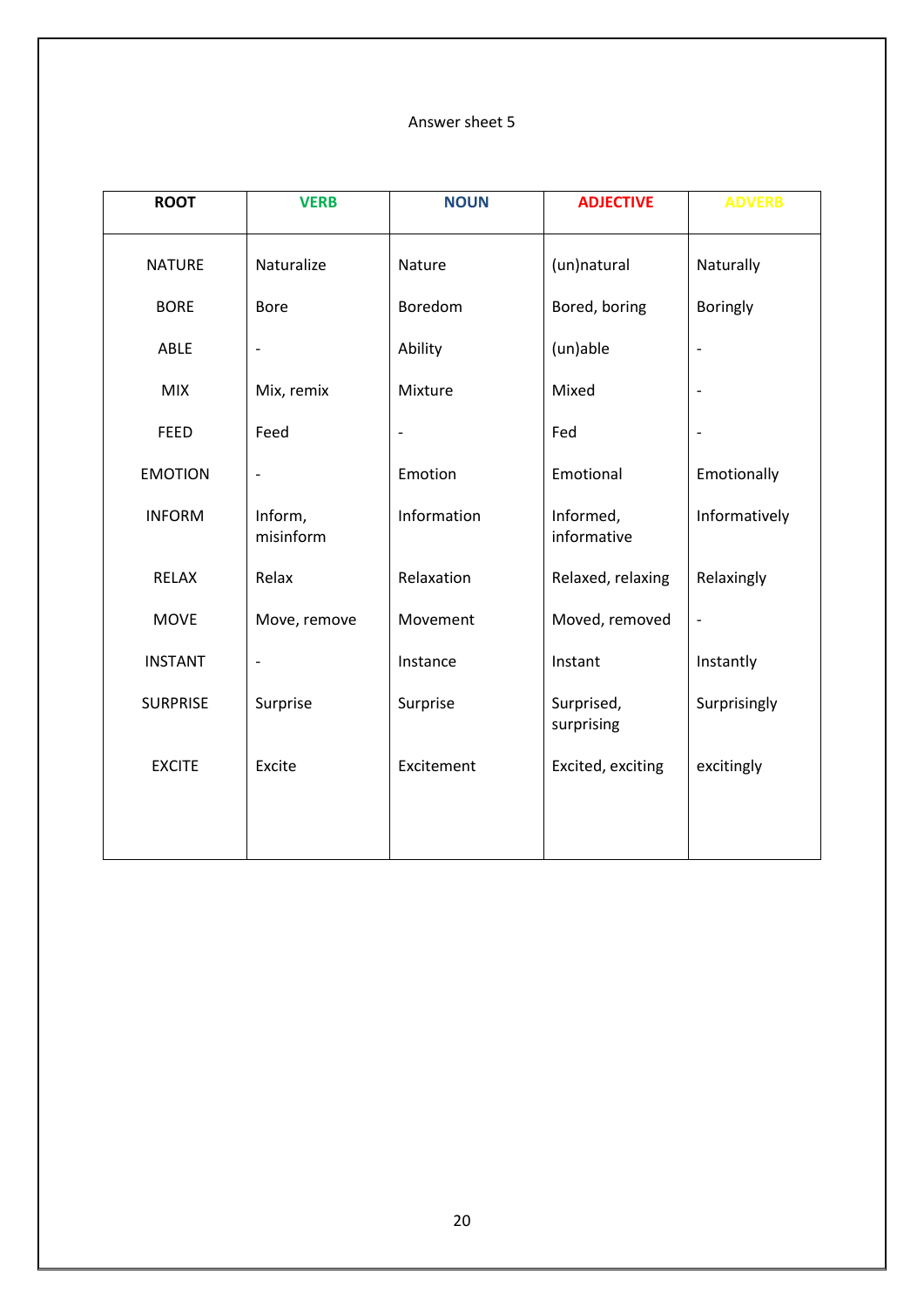| <b>ROOT</b>     | <b>VERB</b>              | <b>NOUN</b>         | <b>ADJECTIVE</b>               | <b>ADVERB</b>            |
|-----------------|--------------------------|---------------------|--------------------------------|--------------------------|
| <b>INTEREST</b> | Interest                 | Interest            | (un)Interested,<br>interesting | Interestingly            |
| <b>VARY</b>     | Vary                     | Variation, variable | Varied                         | Variedly                 |
| <b>PERFECT</b>  | Perfect                  | Perfection          | (im)Perfect                    | Perfectly                |
| <b>DECIDE</b>   | Decide                   | Decision            | (in)decisive                   | Decisively               |
| <b>REFUSE</b>   | Refuse                   | Refusal             | Refused                        |                          |
| <b>ORIGIN</b>   | Originate                | Origin              | (un) original                  | Originally               |
| <b>EXCEPT</b>   | $\overline{\phantom{0}}$ | Exception           |                                |                          |
| <b>EXPECT</b>   | Expect                   | Expectation         | (un)expected                   | Expectedly               |
| <b>GROW</b>     | Grow, regrow             | Growth              | Grown                          |                          |
| <b>SURE</b>     | $\overline{\phantom{a}}$ |                     | (un)sure                       | Surely                   |
| <b>ENJOY</b>    | Enjoy                    | Enjoyment           | Enjoyed                        | $\overline{\phantom{a}}$ |
| <b>POSSIBLE</b> |                          | Possibility         | (im)possible                   | Possibly                 |
|                 |                          |                     |                                |                          |
|                 |                          |                     |                                |                          |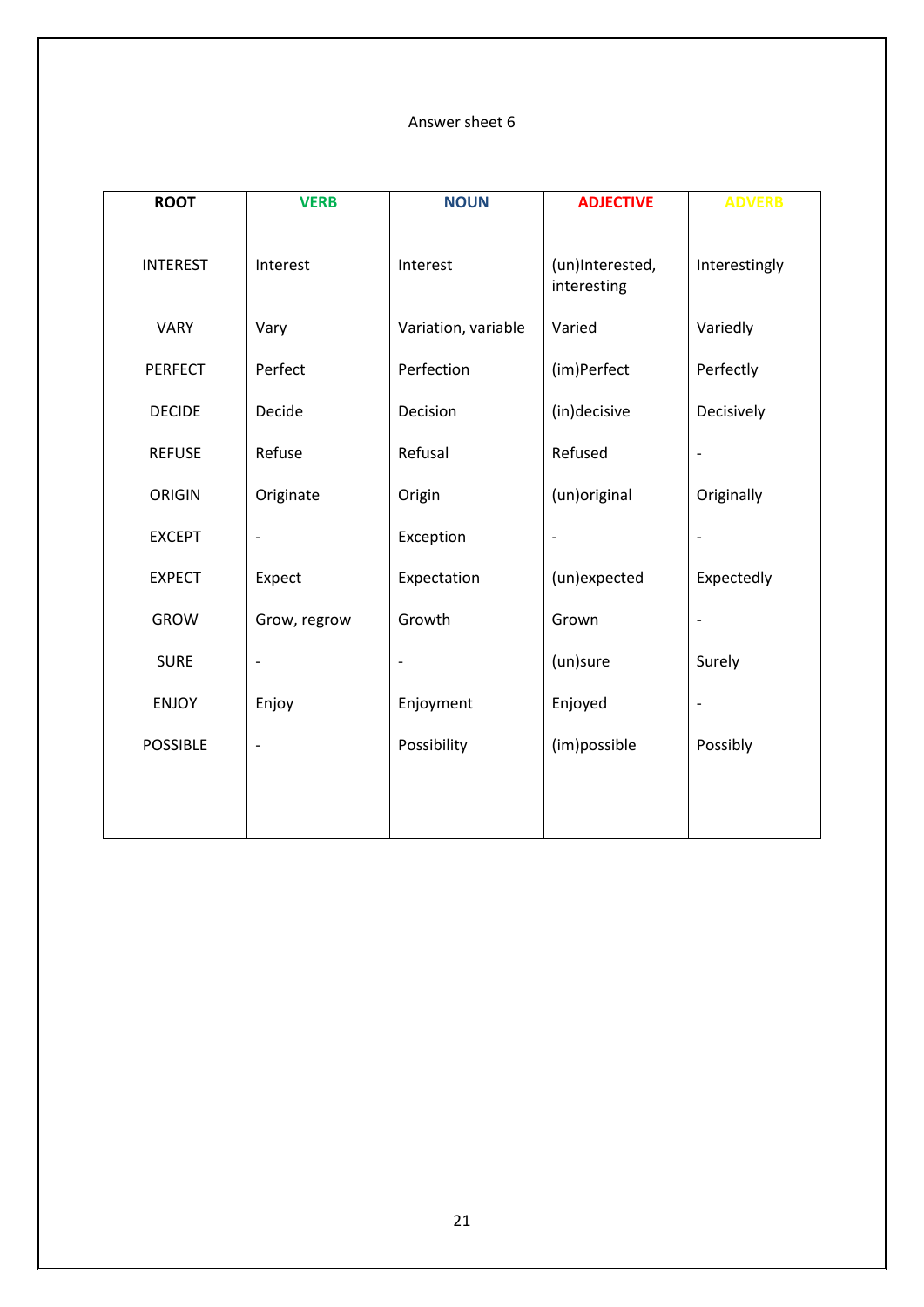| <b>ROOT</b>     | <b>VERB</b>                  | <b>NOUN</b>            | <b>ADJECTIVE</b>         | <b>ADVERB</b>                |
|-----------------|------------------------------|------------------------|--------------------------|------------------------------|
|                 |                              |                        |                          |                              |
| <b>RELY</b>     | Rely                         | Reliance               | Reliant, reliably        | Reliably                     |
| <b>INVENT</b>   | Invent                       | Invention              | Invented,<br>inventive   | $\frac{1}{2}$                |
| <b>ACCURATE</b> | $\qquad \qquad \blacksquare$ | Accuracy               | Accurate                 | Accurately                   |
| <b>MEASURE</b>  | Measure                      | Measurement            | Measured                 | Measurably                   |
| <b>IMPORT</b>   | Import                       | Importance,<br>imports | Important                | Importantly                  |
| <b>LONG</b>     | $\qquad \qquad \blacksquare$ | Length                 | Long                     | $\overline{\phantom{0}}$     |
| <b>FOUND</b>    | Find                         | Findings               | Found                    | $\overline{a}$               |
| <b>EXIST</b>    | Exist                        | Existence              | $\blacksquare$           | $\overline{a}$               |
| <b>EQUIP</b>    | Equip                        | Equipment              | Equipped                 | $\qquad \qquad \blacksquare$ |
| <b>COLLECT</b>  | Collect                      | Collection             | Collected,<br>collective | Collectively                 |
| <b>ASSIST</b>   | Assist                       | Assistance             | Assisted                 | $\overline{a}$               |
| RESPONSIBLE     | respond                      | Responsibility         | (ir)responsible          | Responsibly                  |
|                 |                              |                        |                          |                              |
|                 |                              |                        |                          |                              |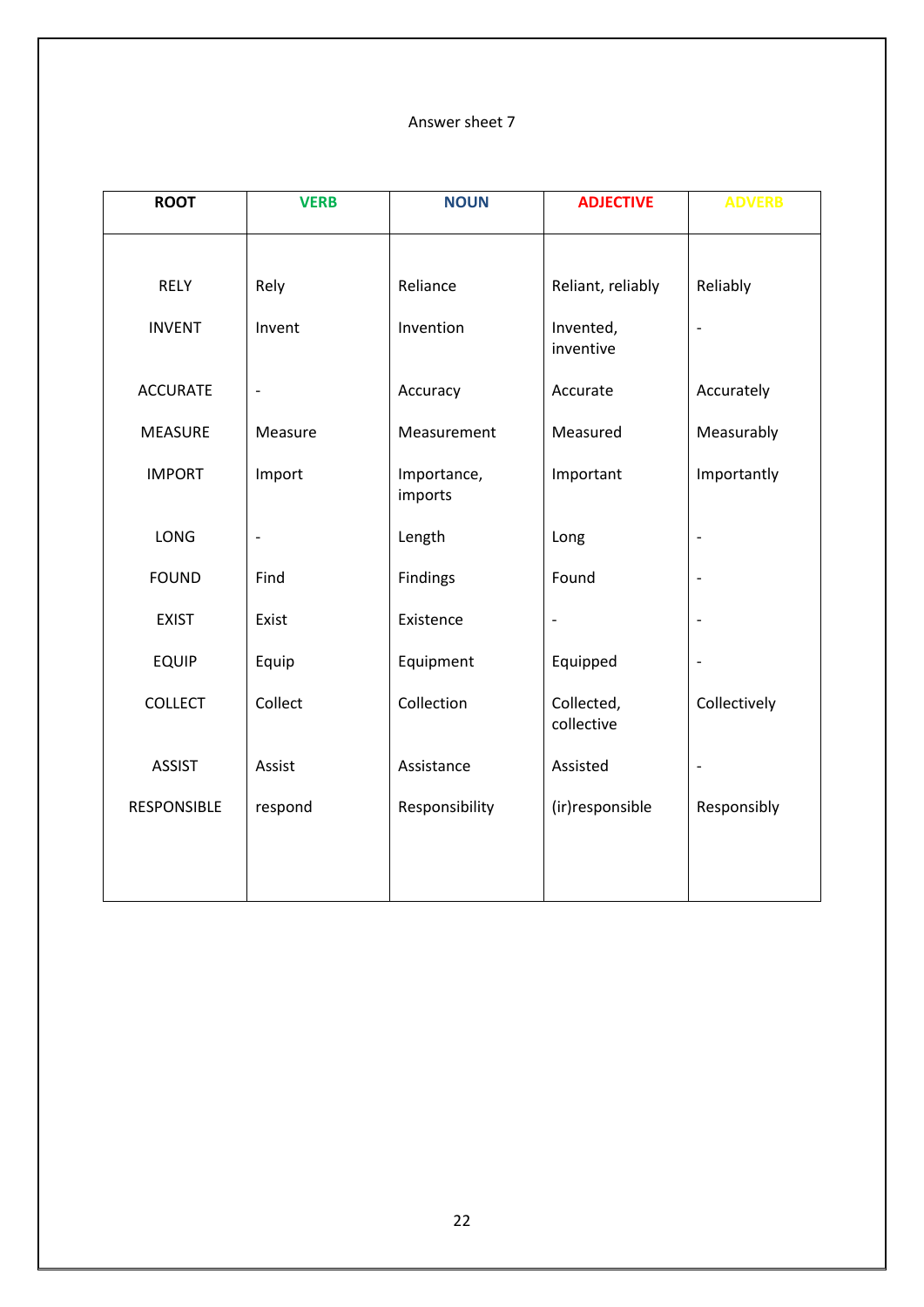| <b>ROOT</b>      | <b>VERB</b>              | <b>NOUN</b>        | <b>ADJECTIVE</b>           | <b>ADVERB</b>                |
|------------------|--------------------------|--------------------|----------------------------|------------------------------|
| <b>CONFIDE</b>   | Confide                  | $\overline{a}$     | Confiding                  | Confidingly                  |
| <b>RESIDENT</b>  | Reside                   | Residents          | Residential                | $\qquad \qquad \blacksquare$ |
| <b>DEVELOP</b>   | Develop,<br>overdevelop  | Development        | Developed,<br>developing   | $\overline{a}$               |
| <b>FORTUNATE</b> | $\blacksquare$           | Fortune            | (un)Fortunate              | Fortunately                  |
| <b>SURVIVE</b>   | Survive                  | Survival, survivor | Surviving                  |                              |
| <b>SOCIABLE</b>  | Socialize                | Society            | (anti-)Social              | Socially                     |
| <b>MEAN</b>      | Mean                     | Meaning            | Meaningful,<br>meaningless | Meaningfully                 |
| <b>TOLERANT</b>  | Tolerate                 | Tolerance          | Tolerant,<br>tolerated     |                              |
| SENSITIVE        | Sensitize                | Sense              | (in)sensitive              | Sensitively                  |
| <b>POLITE</b>    | $\overline{\phantom{a}}$ | Politeness         | (im)polite                 | Politely                     |
| SENSIBLE         | $\overline{\phantom{a}}$ | Sense              | Sensible                   | Sensibly                     |
| <b>DECISIVE</b>  | Decide                   | Decision           | (in)decisive               | Decisively                   |
|                  |                          |                    |                            |                              |
|                  |                          |                    |                            |                              |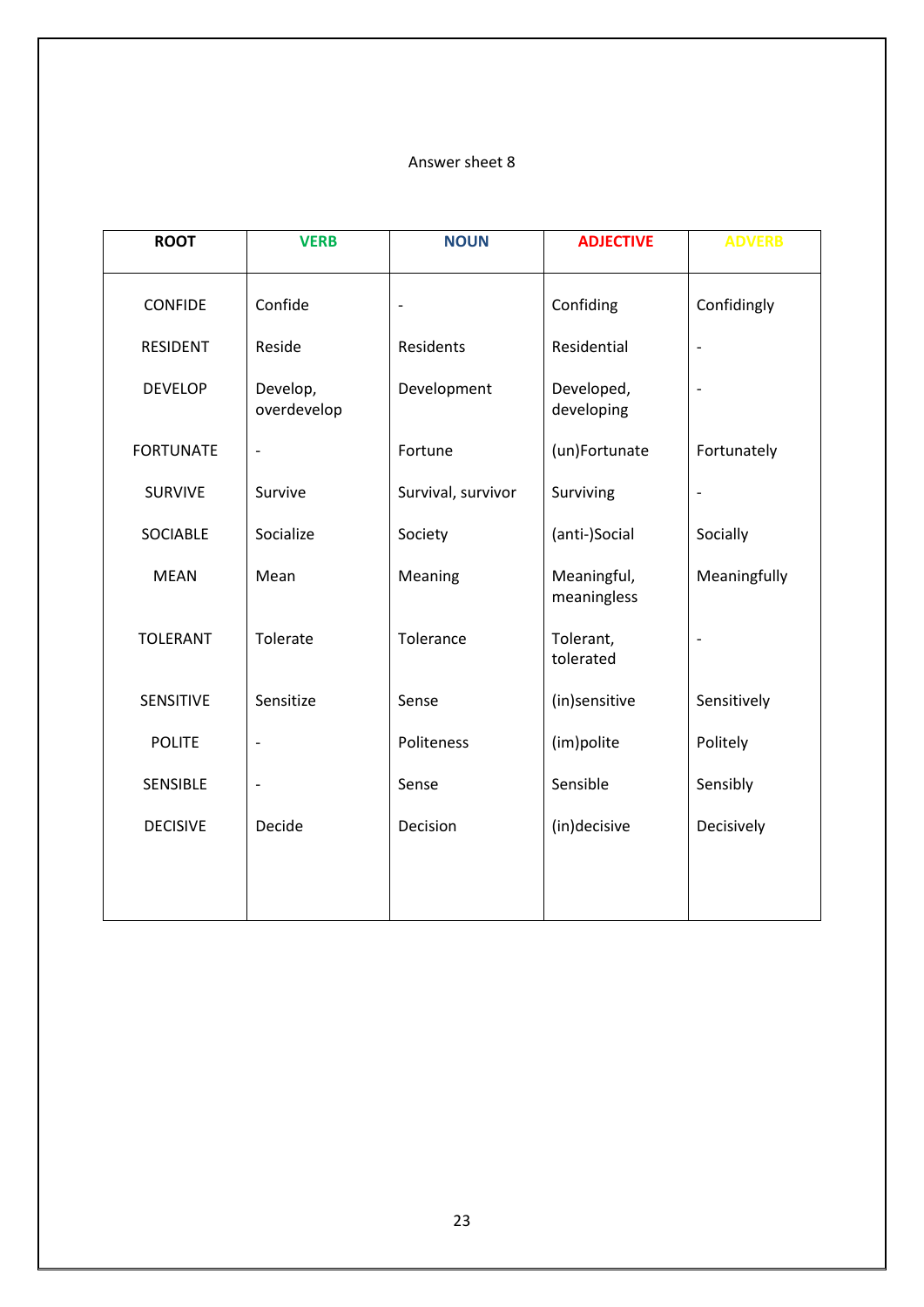| <b>ROOT</b>      | <b>VERB</b>                  | <b>NOUN</b>              | <b>ADJECTIVE</b> | <b>ADVERB</b> |
|------------------|------------------------------|--------------------------|------------------|---------------|
|                  |                              |                          |                  |               |
| <b>MATURE</b>    | $\overline{\phantom{a}}$     | Maturity                 | (im)mature,      | Maturely      |
| <b>PRACTICAL</b> | Practice                     | Practice                 | (im)practical    | Practically   |
| <b>SINCERE</b>   | $\overline{\phantom{a}}$     | Sincerity                | (in)Sincere      | Sincerely     |
| <b>PATIENT</b>   | $\qquad \qquad \blacksquare$ | Patience                 | Patient          | Patiently     |
| RELIABLE         | Rely                         | Reliance                 | (un)reliable     | Reliably      |
| <b>FREQUENT</b>  | Frequent                     | Frequency                | Frequent         | Frequently    |
| <b>NUMBER</b>    | Number                       | Number                   | Numbered         |               |
| <b>USUAL</b>     | Use                          | $\overline{\phantom{a}}$ | Usual            | Usually       |
| <b>DISTANT</b>   | <b>Distance</b>              | Distance                 | Distant          | Distantly     |
| <b>IMPRESS</b>   | Impress                      | Impression               | Impressive       | Impressively  |
| <b>APPEAR</b>    | (dis)Appear                  | Appearance               | Apparent         | Apparently    |
| <b>EXPENSE</b>   | Spend                        | Expense(s)               | Expensive        | Expensively   |
|                  |                              |                          |                  |               |
|                  |                              |                          |                  |               |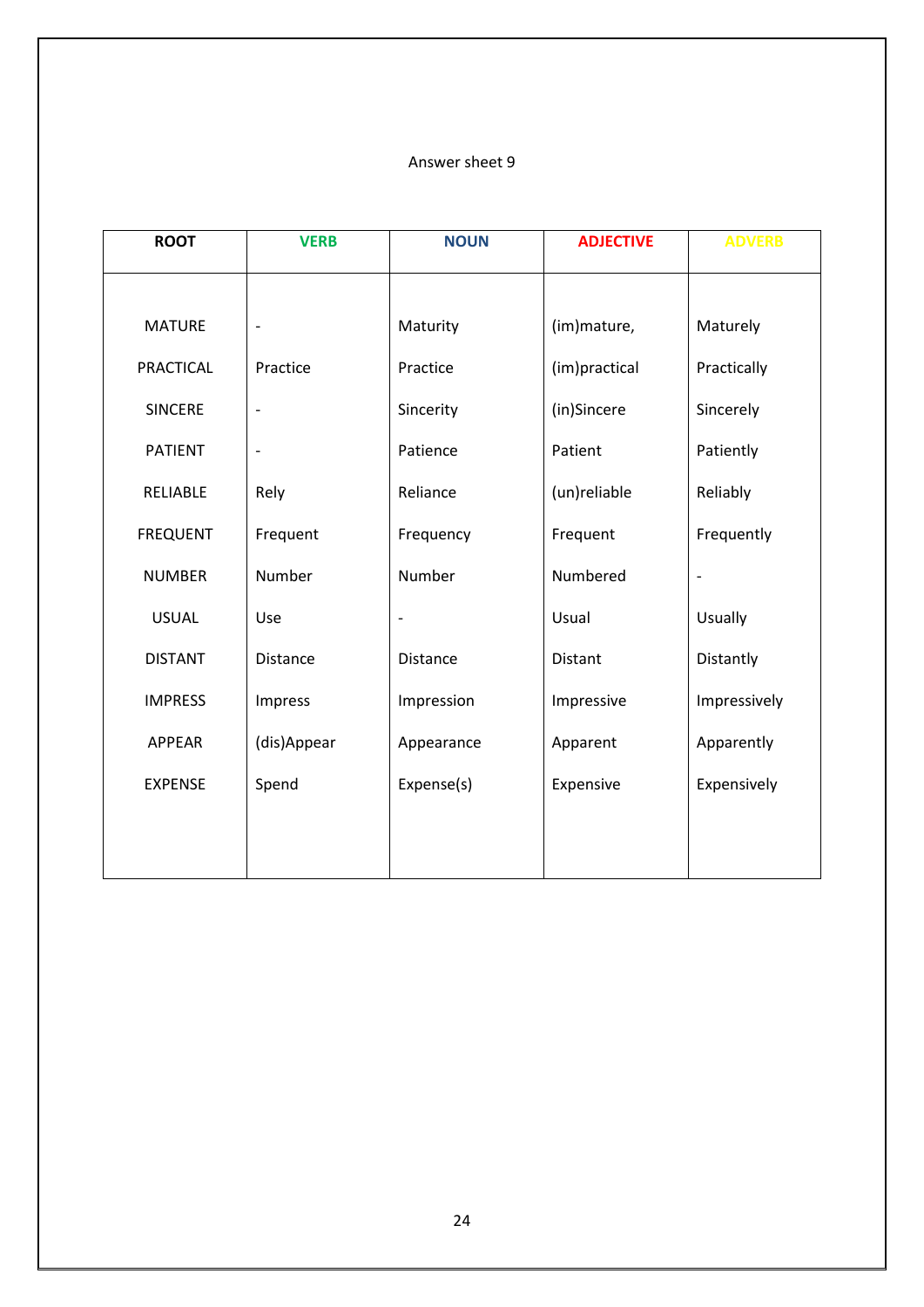| <b>ROOT</b>    | <b>VERB</b>              | <b>NOUN</b>          | <b>ADJECTIVE</b> | <b>ADVERB</b>  |
|----------------|--------------------------|----------------------|------------------|----------------|
| <b>SIGNIFY</b> | Sign, signal,<br>signify | Signal, significance | (in)Significant  | Significantly  |
| <b>COMBINE</b> | Combine                  | Combination          | Combined         |                |
| <b>PROVE</b>   | Prove                    | Proof                | Proven           |                |
| <b>REGARD</b>  | Regard                   | Regard(s)            | Regardless       | Regardlessly   |
| <b>REGRET</b>  | Regret                   | Regret               | Regrettable      | Regrettably    |
| <b>TALK</b>    | Talk                     | Talk                 | Talkative        | Talkatively    |
| <b>PRODUCT</b> | Produce                  | Product              | Produced         |                |
| ADVANTAGE      | $\qquad \qquad -$        | Advantage            | Advantageous     | Advantageously |
| ADD            | Add                      | Addition             | Added            |                |
| <b>PRESS</b>   | Press                    | Pressure             | Impressive       | Impressively   |
| <b>MEMORY</b>  | Memorize                 | Memory               | Memorable        | Memorably      |
| <b>SUGGEST</b> | Suggest                  | Suggestion           | Suggestive       | Suggestively   |
|                |                          |                      |                  |                |
|                |                          |                      |                  |                |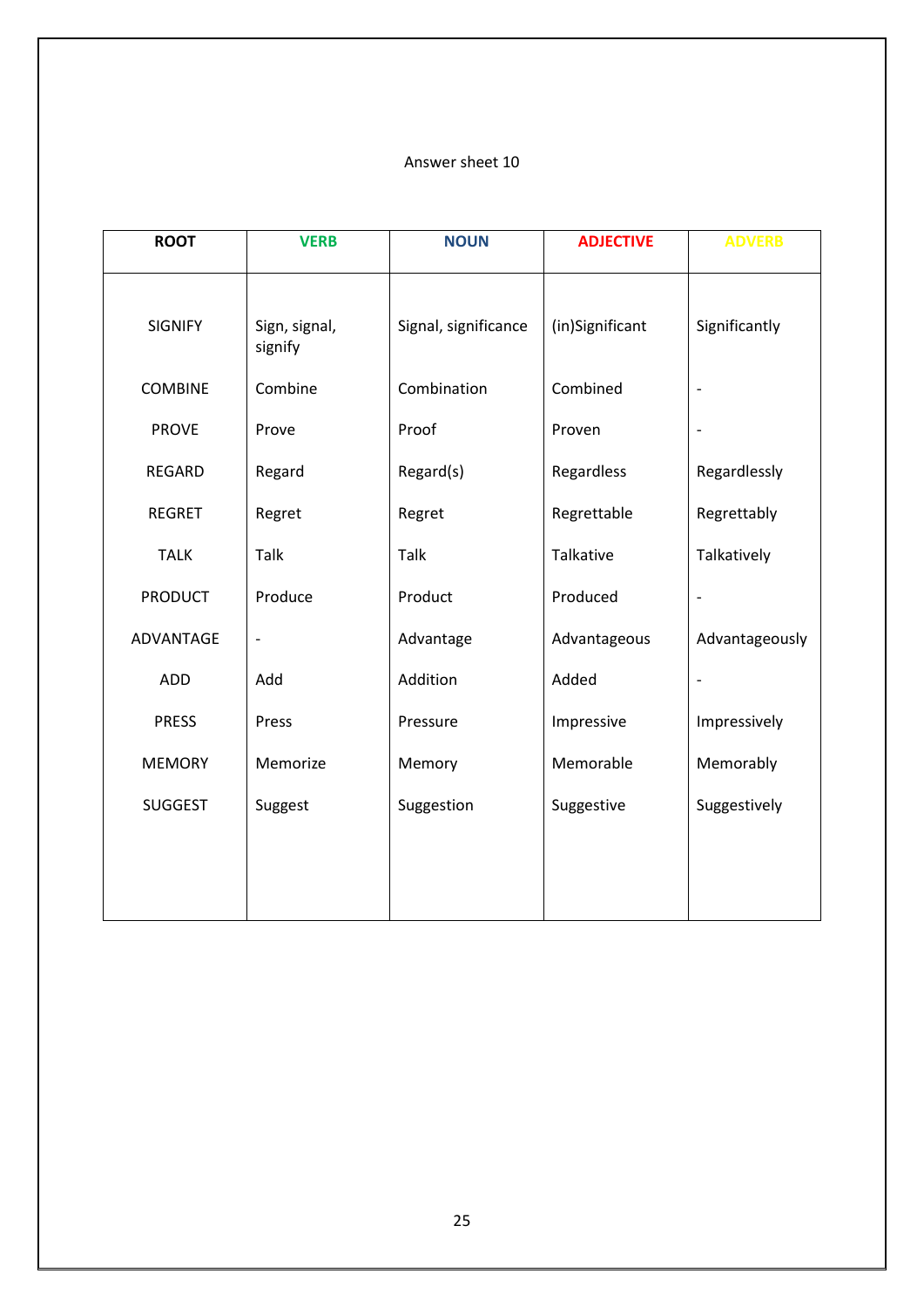#### Childhood Obesity

Since **\_\_\_\_\_\_\_\_** records began in the early 1970's, **\_\_\_\_\_\_\_\_\_** obesity has more than tripled in the USA to a ridiculous rate. Obesity is measure according to a person's Body Mass Index (BMI), taking into account age, height and bone structure. The BMI percentile has been used widely worldwide to calculate the rates of childhood obesity for **1-20** as the factor of growth is an issue to consider in what is an exhausting process of evaluation. The reason that childhood obesity is so high on the agenda´s of many government programmes is due to the health costs that can come about in a system that is **\_\_\_\_\_\_\_\_\_** drained of fund, as a result of it. For those with childhood obesity are far more at risk of contracting a chronic **\_\_\_\_\_\_\_\_\_** such as asthma, type two diabetes or sleep apnea. Long term childhood obesity has repeatedly been proven to lead to becoming morbidly obese in later life. What is really important is to seek to prevent this condition from developing in the first place. Governments need to implement educational programmes and look to change **\_\_\_\_\_\_\_\_\_** harmful lifestyles from starting out in the first place, only this way will there be a longterm **\_\_\_\_\_\_\_\_\_\_** to this ongoing problem.

- 1. Obese
- 2. Child
- 3. Young
- 4. Essence
- 5. Desperate
- 6. Ill
- 7. Potent
- 8. Solve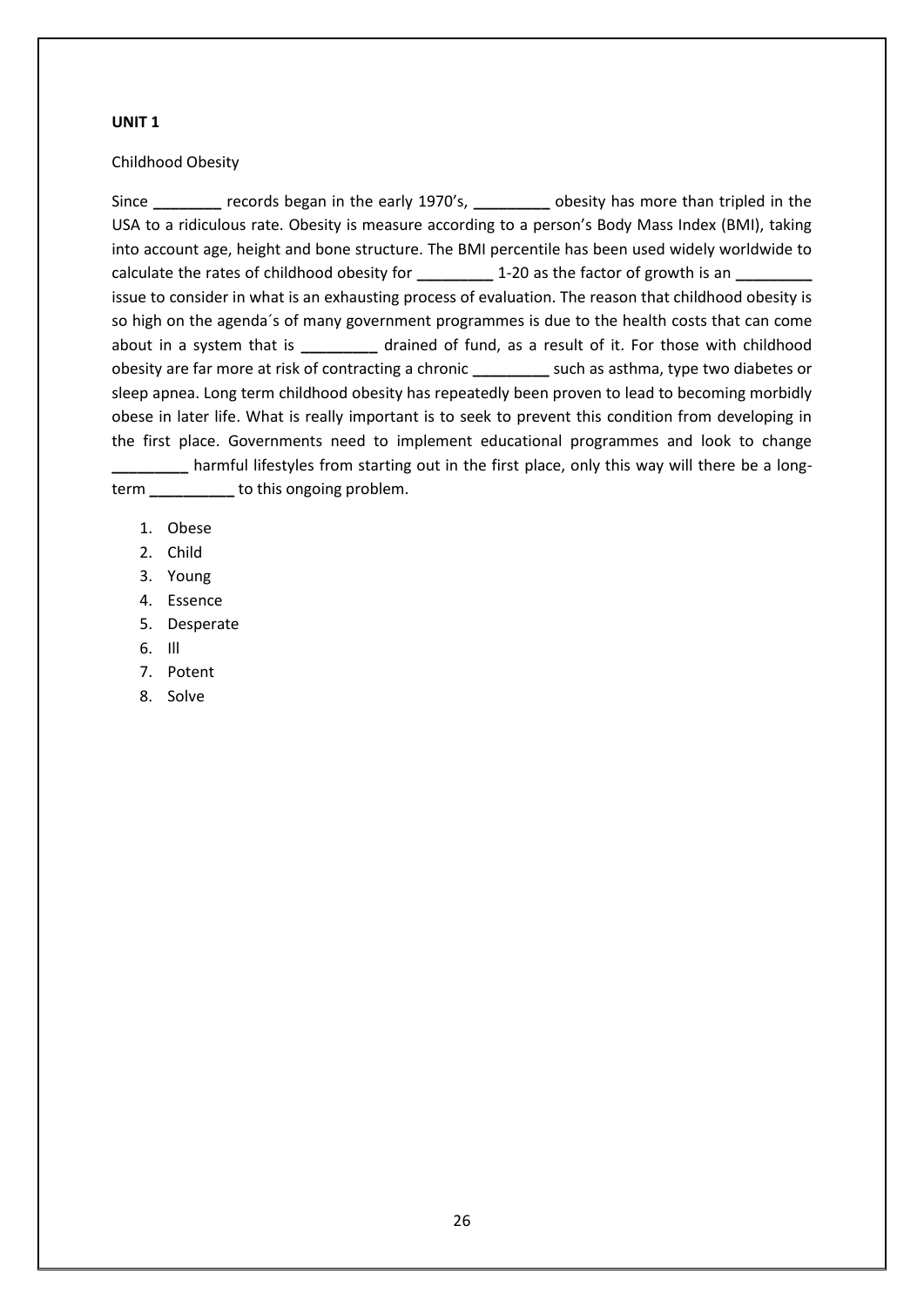#### Teaching Online

The teaching and learning of languages has been **\_\_\_\_\_\_\_\_\_\_** in recent years thanks to the internet. Some might say that the quality of teaching may not be what it once was but i would argue that the benefits out way the **\_\_\_\_\_\_\_\_\_\_**. This is an opinion **\_\_\_\_\_\_\_\_\_\_** by many such as omniglot.com and english.com. The internet offers us a vast amount of resources that were once often difficult to get hold of or very **\_\_\_\_\_\_\_\_\_\_**. I would argue that for this reason it is almost impossible to be involved in the teaching and learning of languages without working online in some shape or form.

To learn a language, the student is required to be **\_\_\_\_\_\_\_\_\_\_** and varied in their methods. The days of grammar book based learning are long gone and the internet gives teachers and students the perfect opportunity to practice language, discuss their doubts and even find **\_\_\_\_\_\_\_\_\_\_** people with whom they can practice speaking. It could be called ´the classroom **\_\_\_\_\_\_\_\_\_\_** walls, but what it has done is opened the lid of time restraints. We can now study languages 24/7 and this **\_\_\_\_\_\_\_\_\_\_** those with tight schedules to get into language learning. We can study where we want, when we want and even use our telephones to do so.

- 1. Evolve
- 2. Advantage
- 3. Echo
- 4. Spend
- 5. Consist
- 6. Mind
- 7. With
- 8. Able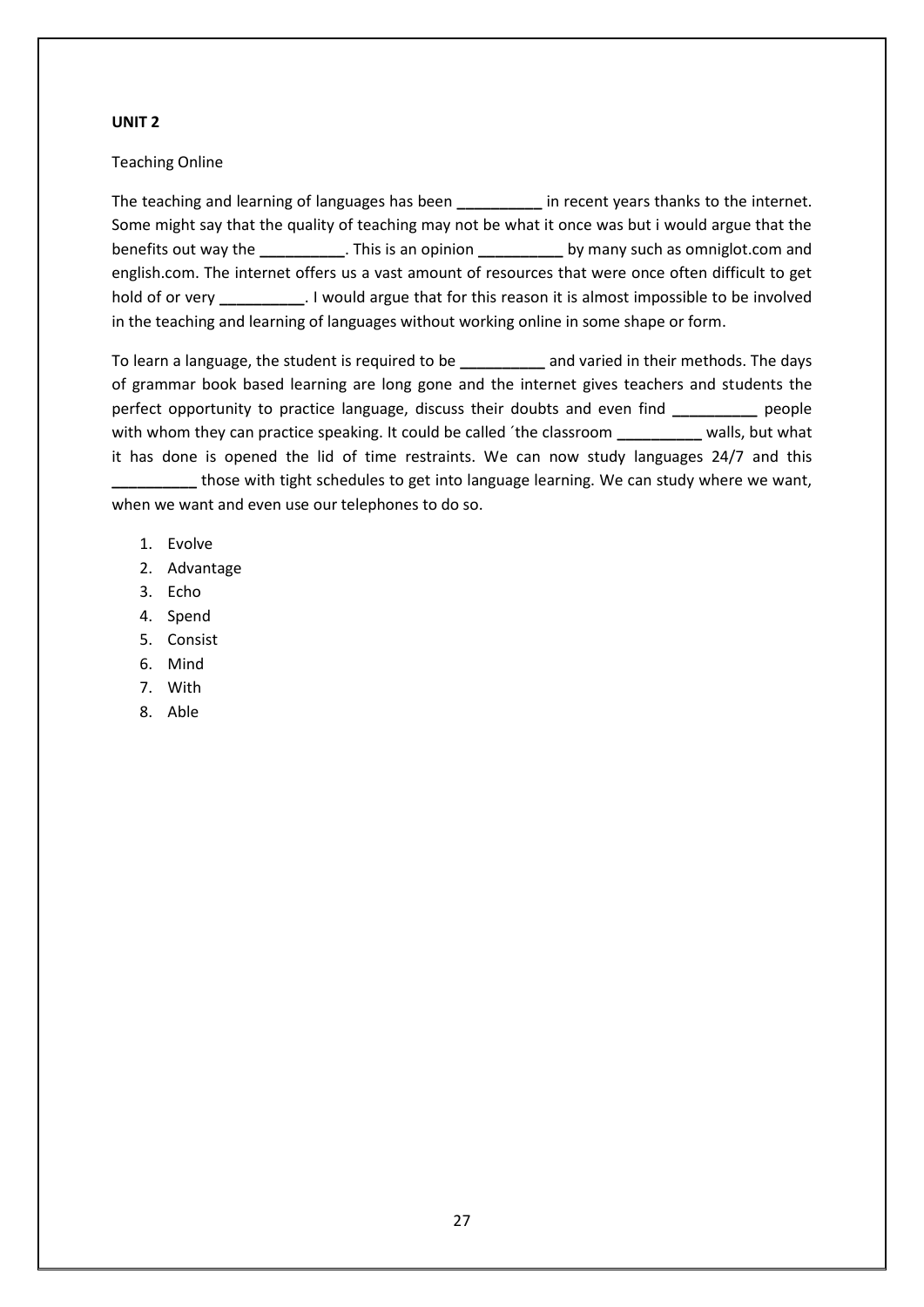#### Social Media

The dangerous nature of social media has been **\_\_\_\_\_\_\_\_\_\_** no end of times. The principles of it are good and we can see how it is useful, but sometimes a good idea can turn into something bad. The concept of **\_\_\_\_\_\_\_\_\_\_** likeminded people to share their interests at an **\_\_\_\_\_\_\_\_\_\_** price for everyone is fascinating; however, from this a monster has evolved through the exploitation of it and its overuse. If you think about it, how often do companies hire people based on what they have seen about them on social media instead of looking at the CV? How many people have lost their jobs due to something that was posted on either Facebook or twitter? The lack of privacy in our fast paced cyber-world is quite **\_\_\_\_\_\_\_\_\_\_** worrying and we need to look for an **\_\_\_\_\_\_\_\_\_\_**. Even those who are not directly linked to you (on your friends list etc.) can observe your **\_\_\_\_\_\_\_\_\_\_** and see what you are posting on the walls of others, what you need to keep in mind is that everything you put online stays there forever, no matter how hard you try to delete it, it can always be **\_\_\_\_\_\_\_\_\_\_** and traced back to its origin. This has been observed with various examples amongst

public officials and celebrities who have had to ask for forgiveness or **\_\_\_\_\_\_\_\_\_\_** change their policies because of things they have said, even years after these occurrences. The illusion of privacy has been lifted and we need to take note. Be careful with what you post online!

- 1. View
- 2. Gather
- 3. Afford
- 4. Frank
- 5. Alternate
- 6. Behave
- 7. Cover
- 8. Signify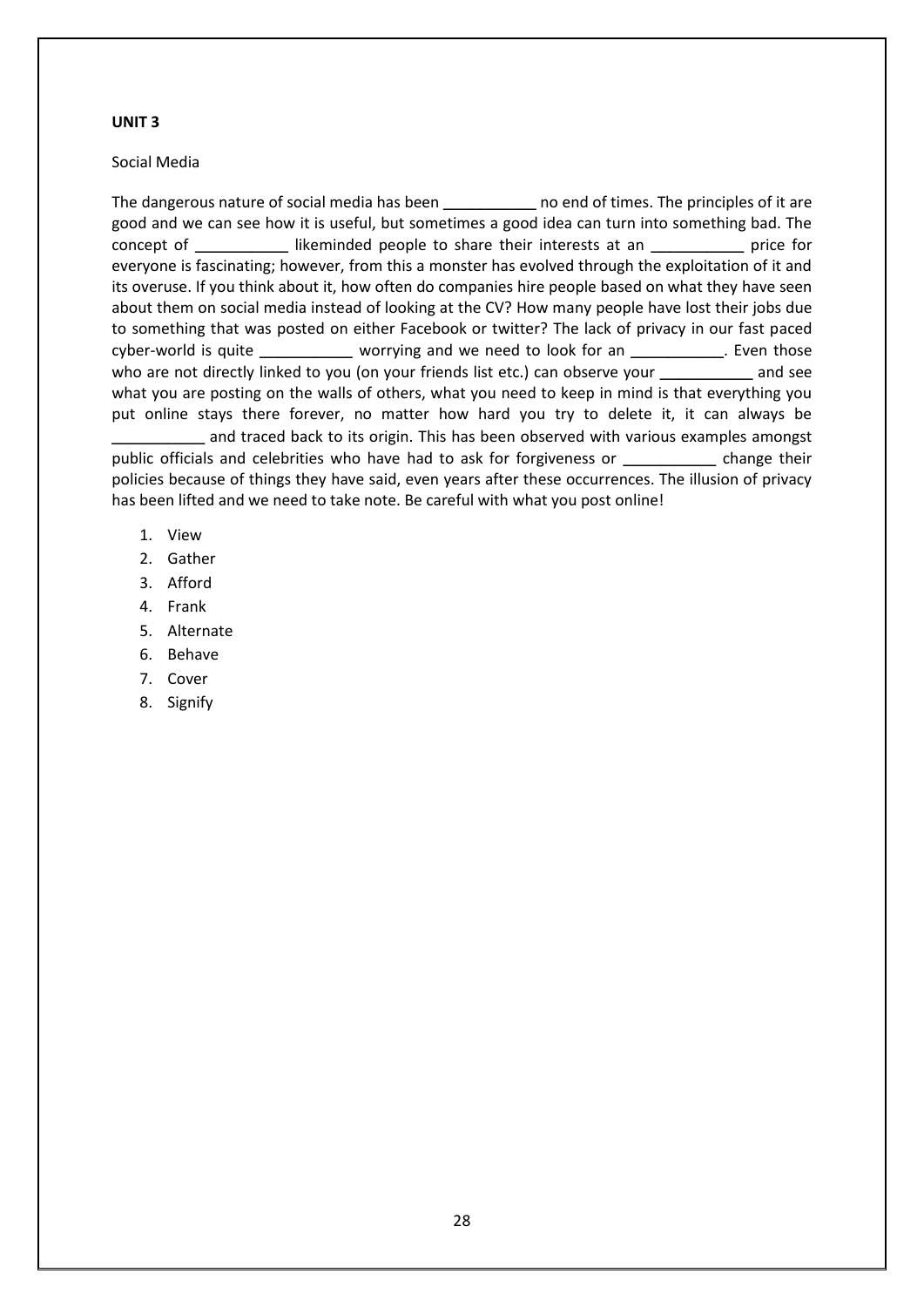#### Divorce

In spite of it being a **\_\_\_\_\_\_\_\_\_\_** catholic country, Spain actually has the highest divorce rate in Europe. Surprised? Well, when you take a look at the social and economic factors, it is not all that weird. **\_\_\_\_\_\_\_\_\_\_** the Franco dictatorship, divorce was almost impossible; this resulted in what is known as ´A Spanish Divorce´, in which couple **\_\_\_\_\_\_\_\_\_\_** married, but resided in different places, often with new concubines. Since the ´Express Divorce Law´ passed in 2005, Spaniards have put into effect this new found \_\_\_\_\_\_\_\_\_\_\_.

What is more, people need to consider the economical factors. Since we have just gone through a dire financial **\_\_\_\_\_\_\_\_\_\_**, many couples have struggled greatly to make ends meet and this of course has caused friction and many have not had the endurance to **\_\_\_\_\_\_\_\_\_\_** such a tough task. That combined with the carelessness of some young people on deciding to get married, the **\_\_\_\_\_\_\_\_\_\_** of youngsters to fly the nest and the influence of sexual liberation, more than 3 in every 4 marriages in Spain end up in divorce. This is an **\_\_\_\_\_\_\_\_\_\_** and quite frankly concerning figure that needs to me significantly lowered.

- 1. Major
- 2. Through
- 3. Main
- 4. Free
- 5. Recede
- 6. Stand
- 7. Eager
- 8. Stand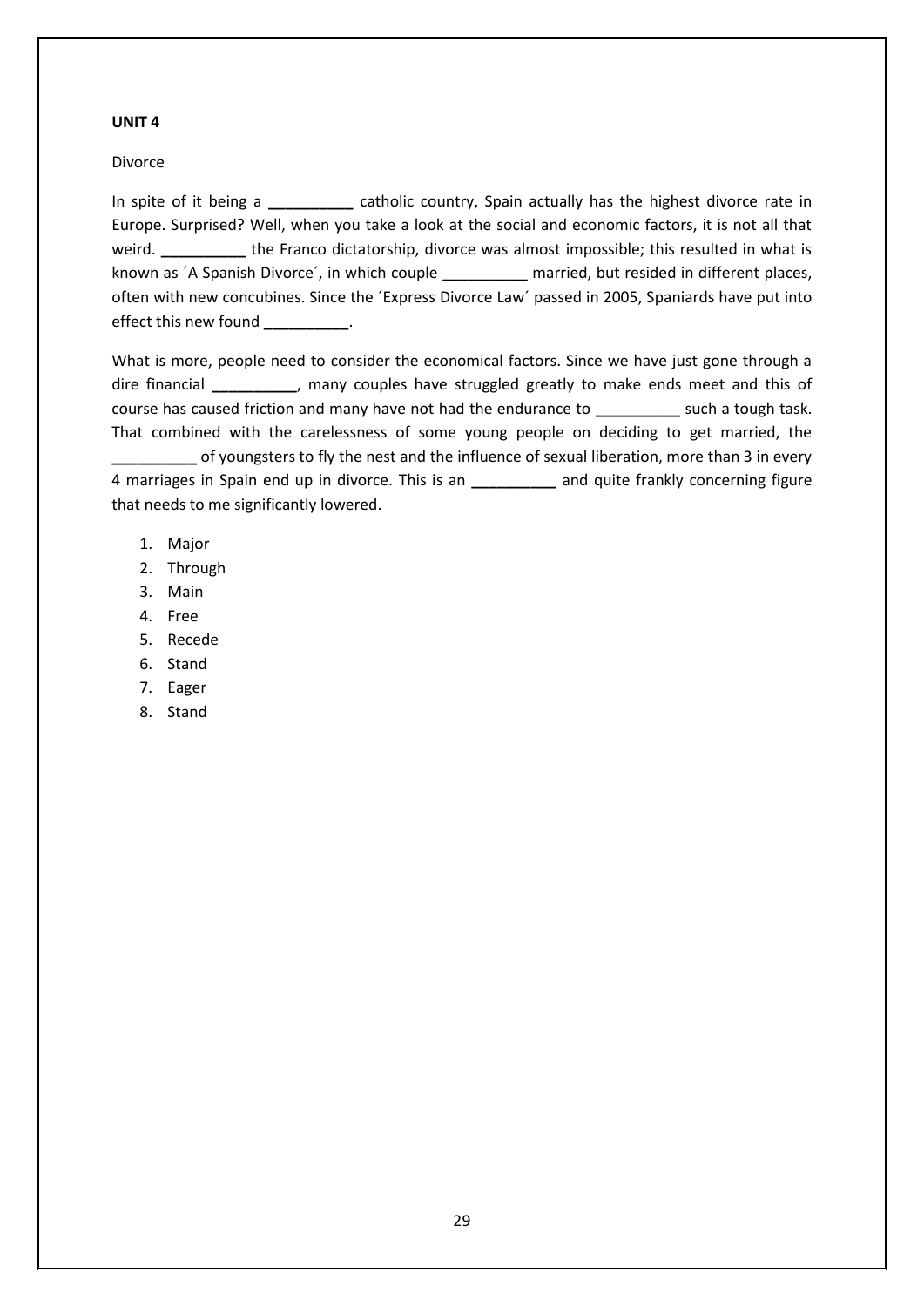So How Sore Should We Be After A Workout?

I believe that both the points of view that there is a **\_\_\_\_\_\_\_\_\_\_** for an intense workout, but also the need for caution have very credible **\_\_\_\_\_\_\_\_\_\_**. For example, if you are training as a body builder and the goal of your workout is to put muscle on, then being sore after a workout tends to be a regular and necessary **\_\_\_\_\_\_\_\_\_\_** due to the demanding nature of the activity. You will hear the expression "I trained my legs so hard on Monday I can barely walk today!", it is an expectation that all professionals have. For the sports person who is "in season", being sore is not very beneficial at all. Being sore will negatively affect **\_\_\_\_\_\_\_\_\_\_** and performance so an **\_\_\_\_\_\_\_\_\_\_** needs to be found.

So what about the everyday person who works, socialises regularly and fitness is maybe not the number one priority? Should they be sore after a workout or have a rigorous training regime? When they first start, I would say yes. It is almost **\_\_\_\_\_\_\_\_\_\_** as the body needs to adapt and get used to the new demands placed on it. After let´s say, two weeks of settling into a 2/3 day a week training routine the **\_\_\_\_\_\_\_\_\_\_** will start to wear off. For the average Joe training in a sustainable way for life, I would lean towards training hard, but perhaps not to the point where they are sore for days afterwards. For these people, training "movements" rather than overloading individual muscle groups is far more efficient and effective. You may feel stiff a day or so after the session, but not to the point where you can't move. If we train so hard we are sore days after a session this can add to our stress. Exercise is a stressor after all and if we are highly stressed then training ourselves to the point where we feel **\_\_\_\_\_\_\_\_\_\_** and wearing a straight jacket is not going to help. It can affect our sleep and overall recovery.

- 1. Need
- 2. Argue
- 3. Occur
- 4. Recover
- 5. Alternate
- 6. Avoid
- 7. Sore
- 8. Bruise